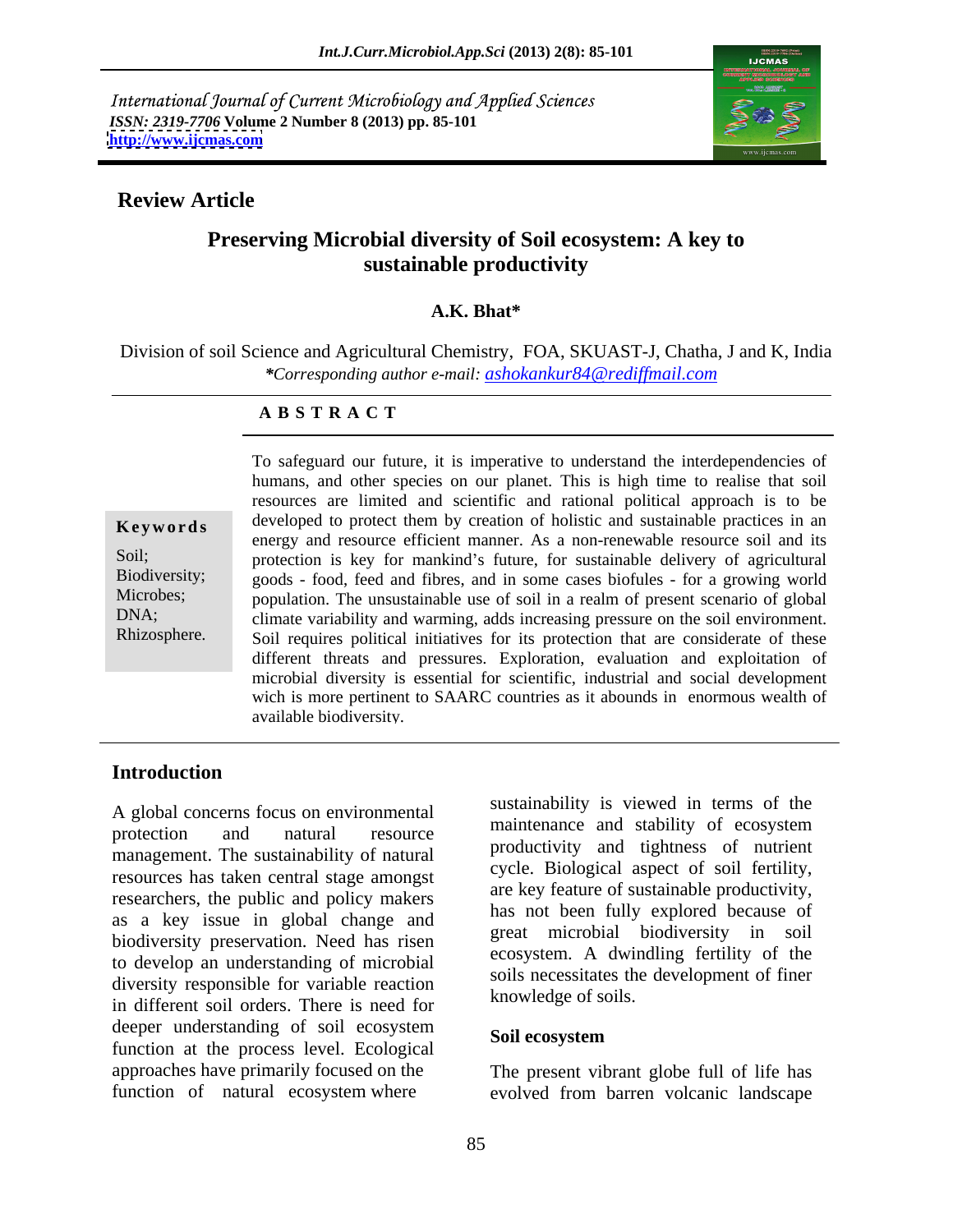around 1.5 billion years ago; motile soil, we may have to face negative microorganisms migrated to different environments under the influence of different factors. Soil formation on the earth was started through biomediation but

The important ecosystem on the planet of of other tropic levels in the biosphere. The The porosity of soil is responsible for seriously constrained the view of on earth viz plant productivity, water efflux besides resisting impacts of evenness, have been discussed by buffering capacity making aquifer safe diversity is measured by various

their development in time and space in dynamic properties of soil. The soil such complexes and their interactions in on the diversity of soil bacteria, which

repercussions.

### **Soil microbial complexes**

the mere existence of microbial life was A handful of soil contains billions of recognized only relatively recently in micro organisms, so many different types history, about 300 years ago, with that accurate numbers remain unknown. Leeuwenhoek's invention of the At most only a few of these microbes microscope. The microbes execute most of would be known to us. A very little is the chemical transformation in the soil known about soil microbiology and related ecosystem. soil biochemistry, despite it being a ours is its excited skin commonly known understanding of the composition of as soil. Array of physical and chemical microbial communities in soil is complex. transformation operate in this to sustain all lacked in 1931, Waksman believed that "a large physical complexity of the soil harbors enables us to construct a clear picture of soil microbes for harnessing essential microscopic population of the soil" and in resources. There is evidence that the 1932 Bergey's manual clarified that no importance of soil can only be understood organism could be classified devoid of when the relevant physical and being cultured. However, the pure-culture biochemical approaches are integrated.. approach in studying the microbial world effective void ratio which determines the microbial diversity because most microbes biochemical processes that govern the life defy cultivation by standard methods. movement, nutrient availability through richness and evenness and diversity enzymatic activity, and greenhouse gas indices, which combine both richness and pollutantants through bioremediation and Kennedy & Smith (1998). Microbial from pollutants. techniques such as traditional plate The soils of the world have been newer molecular-based procedures and categorized into soil orders because of fatty acid analysis. Molecular tools and different predisposing factors. These soil now alleviating these constraints to some orders have reorganization of soil extent. Even the early results are changing microbial complex responsible for our perception of microbial diversity. The microbial complex can be viewed efficiently after understanding the soil microbial world, but two discoveries needs microbial diversity. Failure to understand to be mentioned here. The first was work component of biology responsible for sustenance of life on this planet. The body of information has accumulated that seriously constrained the view of Equations used to calculate species evenness, have been discussed by diversity is measured by various counting and direct counts as well as the perspective based on gene sequences are scientific and technical advances steadily drew attention to the uncultivable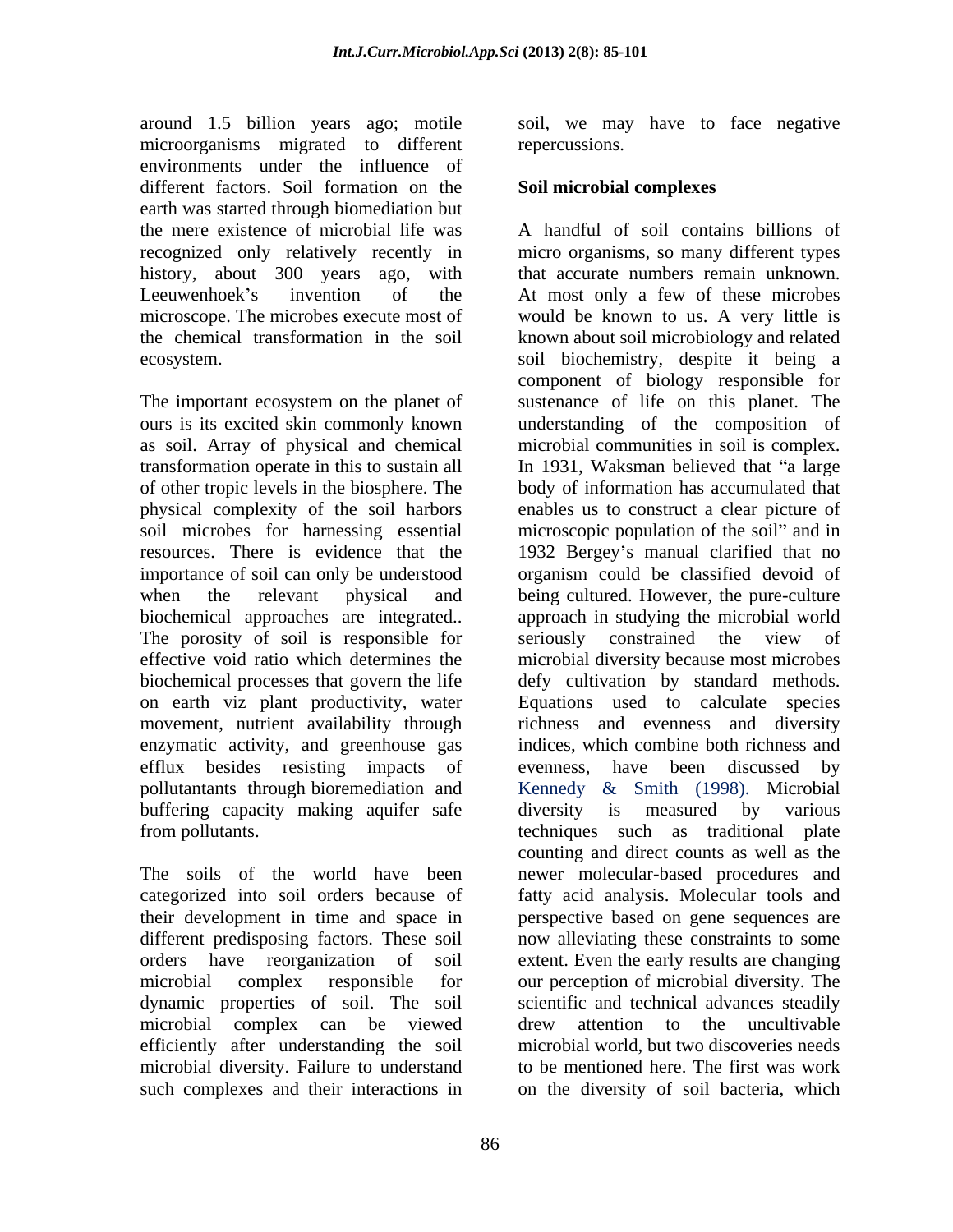soil was at least 100- fold greater than environment. The importance of could be accounted for by culturing. biodiversity in the functionality of

Biodiversity is the "variability among living organisms from all sources in 1992. The document promoted including, inter alia, terrestrial, marine and other aquatic ecosystems and the a better understanding of the importance ecological complexes of which they are part; this includes diversity within species, between species and of ecosystems". This chapter investigates soil biodiversity foundation of human life. The intensive pertinent to excited skin of terrestrial and extensive use of soil suggests that system which gives way to the new technological explorations like discovery of soil bacteria for anticarcinogenic activity (The Telegraph 05 September, ecosystem. The microbial ecology of soil 2011). The soil environment is one of the still poses a challenge to microbiologists most complex biological communities on attempting to establish the ways in which earth and niche to an even larger share of bacteria and fungi actively metabolise biodiversity than tropical forests. Soil is substrates, link into the food webs and beaming with a life, the fraction of the recycle plant and animal remains and surface area covered by soil microbes is only about  $1\times10^{-6}$  which incidentally is which incidentally is  $\mathbb{R}^n$ same percentage of land area on earth that Extraction and in Situ analysis of rRNA human covers. has enabled identification of active taxa,

Soil organisms are mostly small and insight into the expression of key inconspicuous, and therefore rarely enjoy functional genes in soil. Recent advances public attention in contrast to birds, in genomic analysis and stable isotope flowers or other large and eye-catching probing are the first steps in resolving the organisms and there is nothing similar for linkage between structure and function in soil microfauna because these seem to be microbial communities. DNA is

Soil microbial diversity cannot be characteristics soil is complex and represents great through the structure, organization

demonstrate with DNA-DNA evolution of new species generates reassociation techniques that the biological diversity, which is represented complexity of the bacterial DNA in the by the numberof different species in an **Importance of soil microbial diversity** document from the United Nations environment. The importance of biodiversity in the functionality of ecosystems was stressed by Agenda 21, a Conference of Environment and Development, prepared in Rio de Janeiro in 1992. The document promoted scientific and international cooperation for of biodiversity and its functions.

> Soil ecosystem remains firmly at the there is much to be discovered about soils with respect to the people. Soil ecosystem are least understood amongst all provide essential nutrients for plant.

less facitating (Barrios, 2007) responsible for encoding the physical discussed in isolation because synthesis of Differences in DNA sequences between solum is as a result of microbial mediated organisms create genetic diversity. same transformation .The determination of the species. This genetic diversity is able to composition of microbial communities in manifest itself as biological diversity biodiversity responsible for dynamic regulation and expression of DNA. These reactions in a soil ecosystem. The effects determine how organisms developand detection of mRNA has provided an in genomic analysis and stable isotope probing are the first steps in resolving the microbial communities. DNA is of a microorganism. through the structure, organization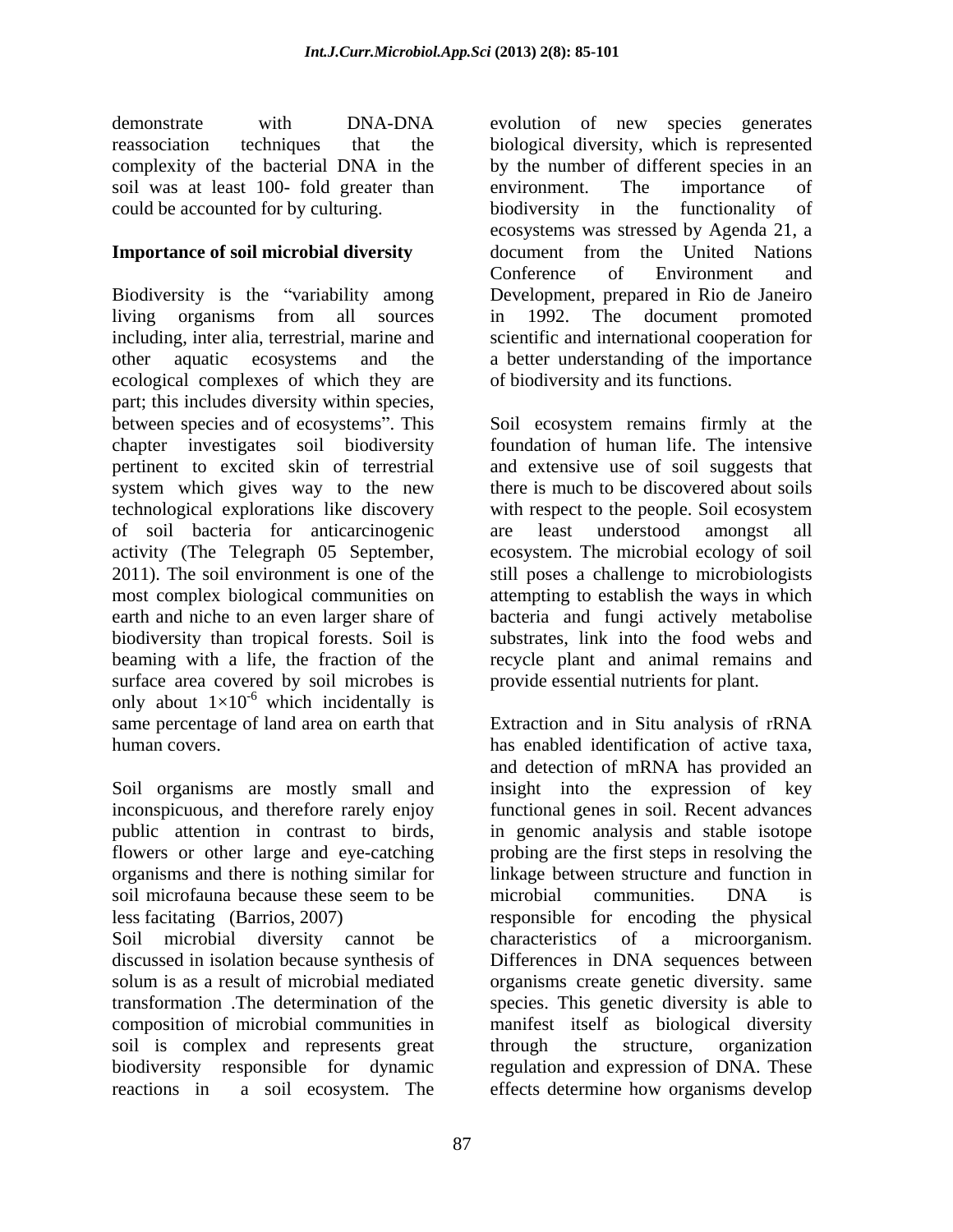physically, assimilate nutrients, interact with the environment, and even, in some cases, how they behave. It is these environment. This global environment can small blocks that are used to create and 1% of all microorganisms observable in support the larger structure. For this a nature under standard laboratory

uses of soil biodiversity. Mankind annually. Were it not for the organisms. decomposing/recycling activity of soil organic debris. The economic value (Table 1) of this service represents approximately

properties of genetic diversity that support same properties as more complex the effective stability of natural organisms such as amino acid biosynthesis environments. Multiple biological and non and also has unique properties such as the biological components interact through ability to degrade waste products. As a intricate nutrient cycling webs to create a result, the genetic and biological diversity, microscopic and macroscopic global of microorganisms is an important area of be imagined as a pyramid in which the biochemical processes in soil. Incidently, entire structure depends on each of the microbiologists are able to grow less than reason, it is often useful to examine the conditions leaving them unable to study environmental impacts of small ecological more than 99% of the biological diversity components such as microorganisms. As in the environment. Metagenomics is a noted above, microorganisms are believed new field combining molecular biology to be the origins of life on the planet. This and genetics in an attempt to identify,and theory is supported by the fact that they characterize the genetic material from display the highest degree of biological environmental. The genetic diversity is diversity. assessed by isolation of DNA followed by **Economic value of soil biodiversity** environmental sample. The 21<sup>st</sup> century Soil biodiversity takes care of the analysis from individual genes to the management of soil health, structure and genome the complete set of genes present composition which in turn provides the in an organism. This is attributed mainly needed base for successful plant life. to large -scale sequencing efforts that However, various studies have been made have revealed the complete genomic to estimate the economic value of the sequences of many organisms, together different services soil biodiversity with methods that allow for genome provides. Recycling of organic wastes is comparison and analysis, consquently considered to be one of the most important scientists have entered an era marked by produces more than 38 billion metric tons embryonic development, and eventually of organic waste on a global scale the creation of genetically modified physically, assimilate uniteractive interactions have been consulted by the consulted with the entire the selective stability of notices and SM bittery is the selective stability of an and organisms have many of the proper Soil Microorganisms have many of the scientific research to understand the 1% of all microorganisms observable in nature under standard laboratory direct cloning of functional genes from the st century has seen a shift in the focus of DNA discoveries about the cell cycle, organisms.

organisms, much of the globes land In the ensuing years, soil microbiologists surface would be literally covered with need to put efforts in describing the 50% of the total benefits of soil biotic these new phylotypes to determine activity worldwide (>US\$ 760 billion). whether they represented new species, phylogenetic diversity of soil niches and the next effort is to define the functions of genera, or phyla of soil microbes vis- a-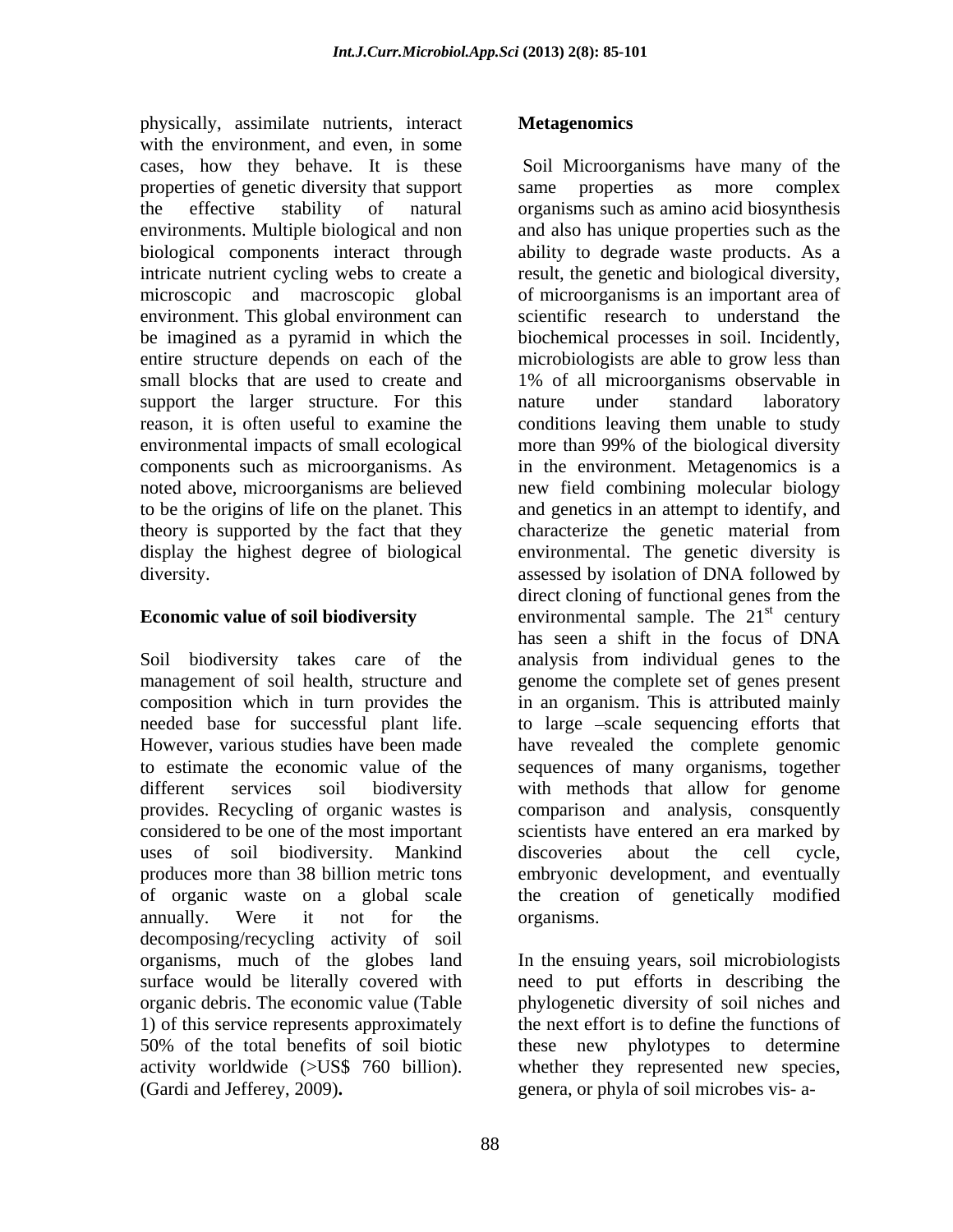| Activity                   | Involvement in soil biodiversity                                                                                 | <b>Estimated world</b><br>economic benefits<br>$\times 10^9$ US<br>dollars/year |
|----------------------------|------------------------------------------------------------------------------------------------------------------|---------------------------------------------------------------------------------|
|                            | Waste recycling   Fungi, Bacteria and Protozoan                                                                  | 760                                                                             |
| Soil formation             | Earth worms, ants, termites, fungi facilitate soil<br>formation                                                  | 25                                                                              |
| Nitrogen<br>fixation       | <b>BNF</b> Bacteria                                                                                              | 90                                                                              |
| Degradation o<br>chemicals | Soil microorganisms play a key role in degrading or<br>modifying pollutants                                      | 121                                                                             |
| Pest control               | Soil provides microhabitats for natural enemies of<br>certain animal species                                     | 160                                                                             |
| pollination                | Many pollinators (for instance bumble bees and<br>solitary bees) have soil dwelling phase in the life<br>history | 200                                                                             |

**Table.1** World economic value of Soil Biodiversity

vis their role in trophic levels for sustenance of soil fertility and productivity for the future generations .Rhizosphere is

Soil microorganisms are involved in a Higher population of bacteria including wide variety of metabolic and *Azotobacter chrococcum, Beijerinekia* and physiological activities that influence the actinomyctes from the rhizospheric soil of microhabitat. The plant root influencing mycorrhizal plants (Bagayraj and Mengi, soil volume where there is a high 1978) is observed because of root concentration of carbon with zone of exudation (Barea *et al.,* 1975) in intense microbial metabolic activity occurring is called the rhizosphere. microflora.

The rhizosphere can be categorised into three sections: the endo rhizosphere soil microbes help either in establishing (interior of the root), the rhizoplane (root AM by supporting it directly or indirectly surface) and the soil directly adjacent and adhering to the root surface (Barea *et al.*, (1978) investigated that synergistic host 2005). The volume of soil that is not response unvolving Azotobacter directly influenced by the root is called the bulk soil. Bio chemical characteristics of the rhizosphere differ from those of bulk

area which is hub of microbial dynamics (Gryndler, 2000) in contrast to rhizosphere **Rhizosphere** example and related processes. soil where as bulk soils show rather low in nutrient due to soil permeability and so supports limited microbial activity which is full of microbial activity and related processes.

> rhizosphere affects rhizospheric microflora.

There are several reports that indigenous AM by supporting it directly or indirectly modifying soil niche. Bagyaraj and Menge response unvolving *Azotobacter chrococcum* or P-solubilizing bacteria in addition to AM fungus.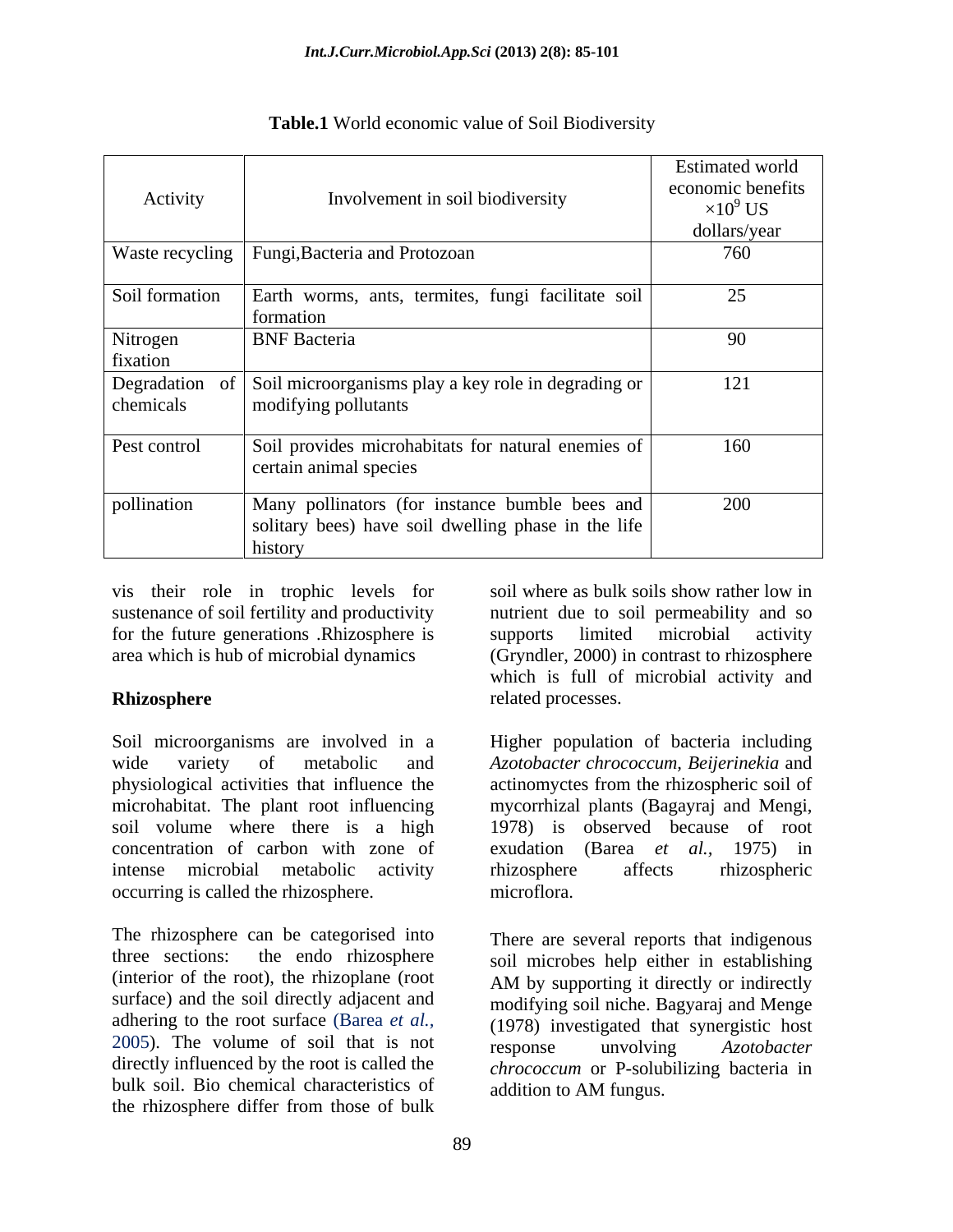Rhizosphere microbial communities can was highest in presence of AM roots influence ecological processes such as nutrient bio mediated nutrient transformations (Bhat, 1990) Plant growth Gram positive and gram negative bacteria, promoting rhizobacteria (PGPR) are *Arthobacter* sp*.* and *Pseudomonas* sp*.* was typical beneficial organisms that are greatest in the low phosphorus soil but the capable of influencing changes in bacterial population of fertilized P and rhizosphere functioning (Barea *et al.,* AM soils were generally not significantly 2002; Azcón-Aguilar and Barea, 1992). Mycorrhiza induces the chemical and soil had the lowest gram negative bacterial mineral composition of root exudates that are released into the soil (Azcón-Aguilar the highest population of both gram and Barea, 1992) which in turn affect positive and gram negative bacteria microbial populations in the rhizosphere or rhizoplane (Barea *et al.,* 2002; Azcón- Aguilar and Barea, 1992). The total Exploring rhizosphere for soil DNA biomass of bacteria was to the extent of 50 per cent lower in mycorrhizal than non mycorrhizal plants (Christensen and Jakobsen, 1993). The term Goodman, 1999) and serves as an mycorrhizosphere is referred to as the important index of agricultural zone of mycorrhizal colonisation in and outside the plant root (Andrade *et al.,* 1997)*.* In general mycorrhizal fungi, through modifications to the plant root system, interact with beneficial soil organisms such as N2-fixing bacteria, P solubilising bacteria, fungi and root inhabiting nematodes. These interactions are important in the natural ecosystem for<br>thizosphere hacteria are viable but nonnutrient cycling (Gryndler, 2000). culturable. Dilution-plate cultures have Transport of energy rich carbon been used to study soil microorganisms compounds to the mycorrhizosphere or fungal exudation of stimulatory or inhibitory compounds. This effect referred to as the mycorrhizosphere effect insufficient to examine environmental

population of *Alcaligenes eutrophus* and *Arthrobacter globiformis* differently and the presence of *eutrophus* were barely<br>detected as colonies in nutritional detectable (less than 10 cfu  $g^{-1}$  dry soil) in more evenly distributed in all soils, but

was highest in presence of AM roots (Anrade *et al.* 1998).

different. They also found that *G. mosseae* population while *G*. *etunicatun* soil had (Schreiner *et al.,* 1997).

## **Exploring rhizosphere for soil DNA**

Microbial diversity of soil is affected by both the plant and soil types (Smith and Goodman, 1999) and serves as an important index of agricultural productivity (George *et al.,* 1995) and soil health. The impact of perennials on soil microbial diversity is more (Sharma *et al.,* 2008) especially in harsh climate.

(Johansson *et al.,* 2004)*.* microorganisms because of difficulty to *G. mosseae* affected the marked microorganisms (Doi *et al.,* 2006). <sup>-1</sup> dry soil) in cultivation (Colwell *et al.*, 2000) and non-AM soils but persisted well  $(10^4 \text{ g}^{-1})$  culture method can detect only 1 per cent  $(g<sup>-1</sup>)$  culture method can detect only 1 per cent  $\mathcal{L}_{1}$  canvalon (Colwell  $\mathcal{L}_{1}$  and  $\mathcal{L}_{2}$ in AM soils. Number of a *globiformis* was Culture methods have been used for exploring rhizospheric microbes, but these methods are conventional that have limitations for evaluation because most rhizosphere bacteria are viable but non- (Hattori, 1976). and take several days until the results are obtained (Ohishi *et al.,* 2003). But conventional methods are distinguish between active and inactive Moreover, most soil microorganisms are viable but non-culturable that cannot be detected as colonies in nutritional of soil environmental bacteria (Amann *et al.,* 1995). Contrastingly, fluorescent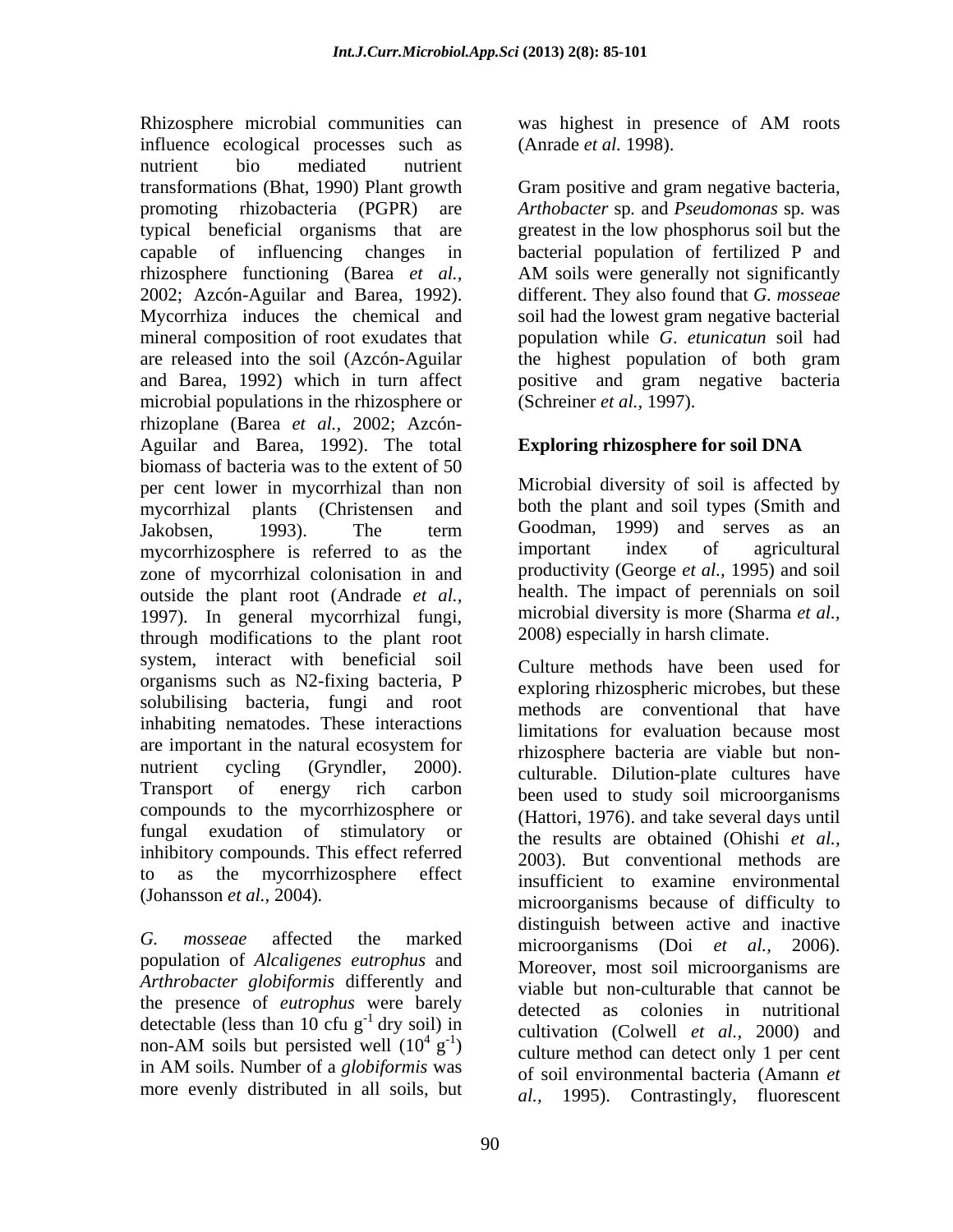direct counts showed that very small soil matrix prior to cell lysis) or direct bacteria persisted inside soil particles after lysis within the soil matrix (Holben *et al.,* the optimized DNA extraction protocol 1988; Ogram *et al.,* 1987; Steffan *et al.,* was used. (More *et al.,* 1994) that necessitates a use of rapid and accurate method. Molecular biology is rapidly developing to cater the requirements of soil microbial research is effective in medical and environmental sciences. Soil obtaining representative extracts of nucleic microbial communities because of their acids from entire microbial communities immense phenotypic and genotypic in soils. Nucleic acid extraction methods, diversity, are often difficult to fully however, suffer from some limitations in characterize. Bacterial populations in top the individual component steps, viz most layer of soil may be more than  $10^9$  incomplete cell lysis, DNA sorption to soil cells per g soil (Torsvik and, Ovreas . surfaces, co-extraction of enzymatic 2002), and most of these cells are inhibitors from soil, and loss, degradation, generally unculturable. A less than 5% the or damage of DNA (Miller *et al.*, 1999). soil microbial biomass that have been cultured and studied in any detail are Estimation of DNA yield varied from 0.1 negligible fraction (Torsvik, 1990). To to 7  $\mu$ g g<sup>-1</sup> on dry weight basis in encompass this, direct DNA-based agriculture soils by using different methods can aid in assessising the total methods while as in forest soils it varied microbial diversity present to overcome between 0.1 to 35  $\mu$ g g<sup>-1</sup> soils. Further the the limitations of cultivation-based studies. recovery to the extent of 40-100 per cent (Akkermans *et al.,* 1995, Ovreas and in cultivated soils and 38-100 per cent in Torsvik, 1998). forest soils using different methods (Miller

### **DNA Extraction Methods**

Soil represents one of the most difficult bacher, 1963) includes polysaccharides matrices for sampling DNA and with amino and organic acids (Rovira extraction of DNA and methods selected 1969, Eastman and Peterson,1985) to should have broad application for provide a carbohydrate source to soil normalization. For the analysis of microorganisms (Jimenez *et al.,* 2003) that microbial communities in soil samples, sustains diverse and large populations of molecular biology methods require microorganisms that are present in the efficient and reproducible methods for the rhizosphere. Bacteria in the rhizosphere extraction of DNA. Different DNA influenced plant growth because of its extraction kits are available commercially and have also been modified it to lower the costs of these procedures. Efficiency of methods may vary because of varied physical and chemical matrix of the soil sample. (Park and Crowley, 2005). DNA are changeable with the quanity and extraction from sediments and soils in the quality of on plant root exudates (Rovira *et* initial endeavours, researchers used either *al.,* 1974; Kimuro, 1994 and Watt *et al.,* cell extraction (recovery of cells from the 2006a, 2006b) but temporal variation in

1988).

The preciseness of molecular technique in however, suffer from some limitations in or damage of DNA (Miller *et al.,* 1999).

Estimation of DNA yield varied from 0.1  $^{-1}$  soils. Eurthor the soils. Further the *et al.,* 1999).

Plant roots exudates (Jenny and Grossen involvement in chemical reactions in rhizosphere, where the influence can be beneficial, neutral, or deleterious (Russell, 1981; Morita 2000 and Sakai *et al.,* 2004). Microbial complexes in the rhizosphere 2006a, 2006b) but temporal variation in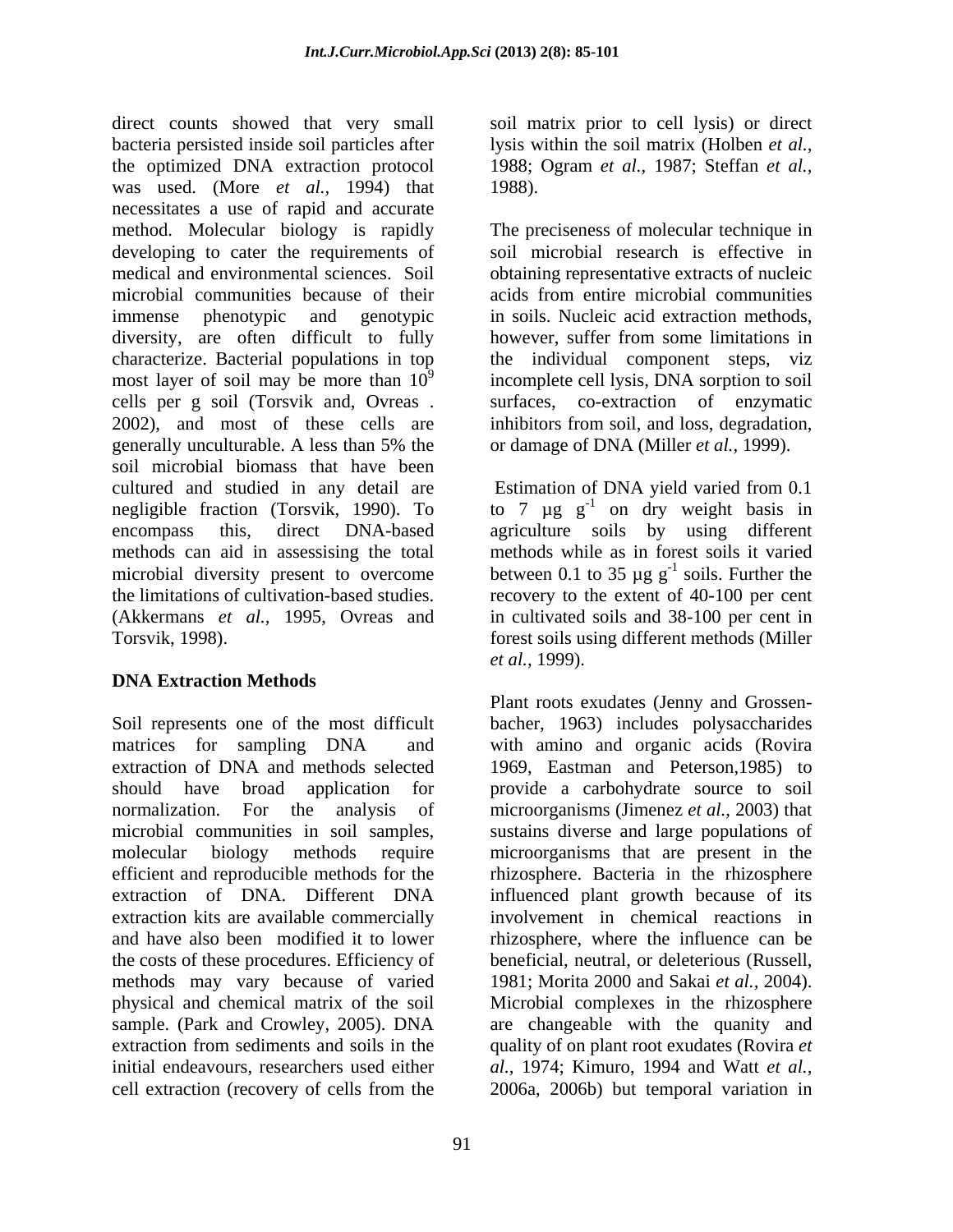the physicochemical factors of soils within each of those spatial microhabitats further

to be explored to determine whether this result is generally observed in forest soils 2006) .But a few workers supports such a trend (Neufeld and Mohn, 2005). Akin to (Fierer and Jackson, 2006).  $\mu$ g  $g^{-1}$  soil.

On evaluation and optimization of DNA extraction and purification procedures for soil and sediment samples Miller *et al.* (1999) found that the DNA yields were determinant of fertility of soils. greatest with the wetland sediment samples (range, 6 to 53 mg  $g^{-1}$  of dry weight), intermediate with the forest soil with the agricultural soil (1.5 to 7.9 mg  $g^{-1}$ [dry weight). In forest soil profile amount of both total and extracellular DNA directly extracted from each horizon of the soil profile showed a decreased trend with depth, ranging from 92.6 to 20.4  $\mu$ g g<sup>-1</sup> The cycling of carbon through biomass is soils for the total DNA and from 41.1 to 2.2  $\mu$ g g<sup>-1</sup> for the extra cellular DNA (Agnelli *et al.* 2004). They found increases introgen and other nutrients viz in extracted DNA with per unit Carbon in treatments that had lower fungal biomass. Marstorp *et al.* (2000) found a strong correlation between microbial biomass carbon and extracted DNA and opined that

increases the diversity of niches to sustain that DNA content of fungi per unit microbial diversity (Roesch *et al.*, 2007). biomass is both lower and much more Compared to agricultural soils the forest that DNA content seems to be poor soil is rich in microbial diversity though measure of biomass for fungi. Similarly, the reasons for this are not clear but needs Leckie *et al.* (2004) compared chloroform or otherwise undisturbed soils. Low temperature of the soil can be a factor found no relationship between DNA enough to prevent rapid cell division and concentration and the measurements of slows the process of speciation although microbial biomass, may be due to the high recent work showed no correlation fungal biomass in forest humus, as DNA between mean average soil temperature concentration per unit biomass is much and bacterial diversity (Fierer and Jackson, more variable for fungi than bacteria. this, undisturbed sites may have a higher except from indirect lysis, all DNA microbial diversity, relative to the isolates, viz, by direct lysis, lysis by agricultural areas, although recent work sonication as well as enzymatic lysis were suggests that the inverse may be true pure and in good quantity i:e, 16.7 to 19.0 DNA could be used as a measure of microbial biomass. But Harris, 1994 found variable than that of bacteria and conclude fumigation extraction, phospholipid fatty acid and DNA methods to determine microbial biomass in forest humus and Chaudhuri *et al.*(2006) extracted soil DNA by different methods and reported that  $\mu$ g g<sup>-1</sup> soil.  $-1$  soil soil.

# **Climate change and soil biodiversity**

 $\sum_{-1}^{\infty}$  contributing to nutrient sink and nutrient of dry cycling, and buffering against adverse  $(4 \text{ to } 35 \text{ mg g}^{-1}$  [dry weight]), and smallest contained impacts (Brauy and Weil, 2006). [dry weight]), and smallest<br>  $\begin{array}{ll}\n\text{Sol} & \text{Sol} \\
\text{Sol} & \text{t} \\
\text{t} & \text{t} \\
\text{t} & \text{t} \\
\text{t} & \text{t}\n\end{array}$ activity in the soil (Uphoff  $et$  al., 2006).  $^{1}$  for the extra cellular DNA  $^{1}$  vital to sustainable numan-environment Soil organic matter is a fundamental determinant of fertility of soils, chemical impacts (Brady and Weil, 2008). stabilizes soil aggregates, facilitating aeration, root penetration and water infiltration, and reducing susceptibility to erosion besides enhancing biological activity in the soil (Uphoff *et al.*, 2006).<br>The cycling of carbon through biomass is vital to sustainable human-environment systems. The coupled cycling of carbon, nitrogen and other nutrients viz phosphorus and sulphur governs numerous ecosystem processes, including carbon sequestration in soil and vegetation. (Tongway and Ludwig, 1996).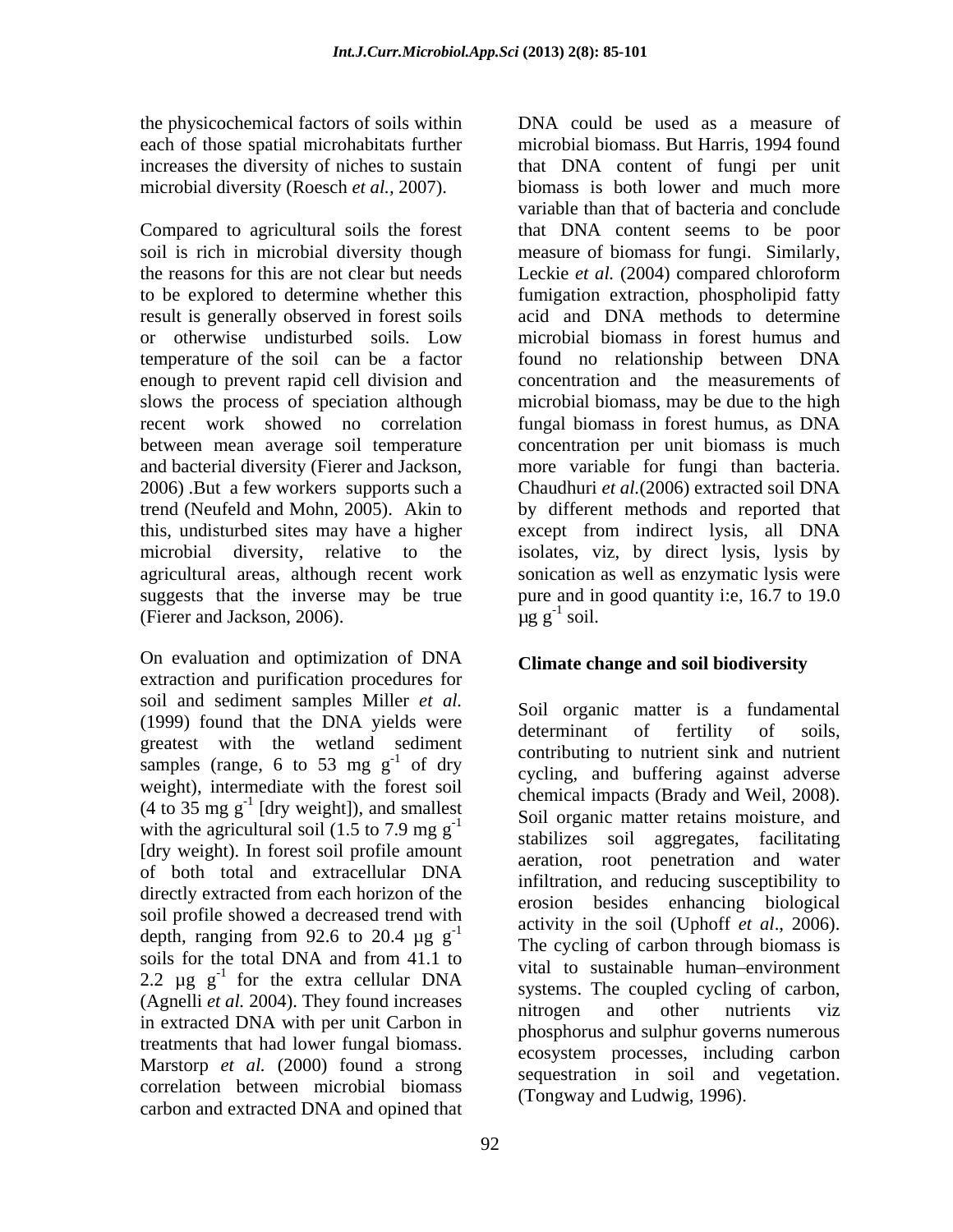Biodiversity loss is coupled with a production and thus reduces organic management soil carrbon (Lal, 2004) matter inputs into the soil. The fragile which is derived from organic matter microbiotic, or cryptogamic, crust inputs, largely from leaf litter and root comprised of lichens, liverworts, mosses, decay. Soil carbon stocks manifests losses algae, cyanobacteria, bacteria and fungi due to decomposition of soil organic matter through action of soil fauna and lundisturbed by cultivation or heavy microbes and physical export by leaching grazing (Eldridge and Greene, 1994). It and erosion (Schimel et al., 1994). organic also contributes significantly to nitrogen matter inputs to soil, are limited by input and nutrient conservation (Eldridge moisture stress due to which carbon stocks andGreene, 1994), and contributes carbon in dryland soils tend to be around half that to the soil organicmatter pool (Beymer and of soils in moist environments in the same temperature regime (IPCC,2006) which has a bearing on soil microbial diversity.

Direct and indirect effects on biodiversity **Indian scenario** is predicted (e.g. Theurillat and Guisan, 2001; Hughes, 2003; Meynecke, 2004) differing habitat use, e.g. soil niche site to those whose livelihood depends directly waters, springs, deep sea vents, salt pans, or indirectly on biodiversity. acid mine drainage, cold environments are

Land management practices entailing to annual plant species, and heavy grazing low soil carbon, partly as a result of disturbance of soil aggregates, enhancing decomposition, but also due to disruption of plant growth which reduces organic inputs (Cowie et al., 2006).Loss of soil Hotspots are recognized on the basis of the productivity due to erosion of fertile presence of greatest number of endemic

microbiotic, or cryptogamic, crust that develops on soils that have been Klopatek, 1991).

## **Biodiversity initiatives**

## **Indian scenario**

due to Climate change where as indirect geographic area, varied topography and changes include alterations in reproduction climate with the juxtaposition of several timing (Forchhammer et al., 1998; biogeographical regions boasts for one of Winkler et al., 2002), changes in the the richest in the biological diversity in the habitat resources (Visser and Both, 2005), world . India is recognized as one of the selection (Telemeco et al., 2009) and Mearly 72% of India's biowealth is alterations in mortality rates (Chamaille- constituted by fungi (~18%), insects Jammes et al., 2006). The distribution of (~40%) and angiosperms (~13%). Thus, species is effectied by shifting the location India's contribution to the global diversity of climates to which they are adapted is around 8%. Various types of diverse (Penman et al., 2010). Thus, climate microenvironments and unique ecosystems change will present significant challenges such as different soil orders, boiling deforestation, conversion from perennial interesting to note that extremely acidic effects soil carbon. Cultivated soils have cyanobacteria. As many as 42 species The Indian subcontinent has a vast 12 mega diversity regions of the world. waters, springs,deep sea vents, salt pans,<br>acid mine drainage, cold environments are present in India that are home to diverse populations of microorganisms. It is soils (pH ~2.8) of Kerala are home to were recorded in acidic soils of which 19 were recorded for the first time in Kerala and the presence of psychrophiles in Leh.

topsoil or soil salinisation reduces plant species and are the areas of high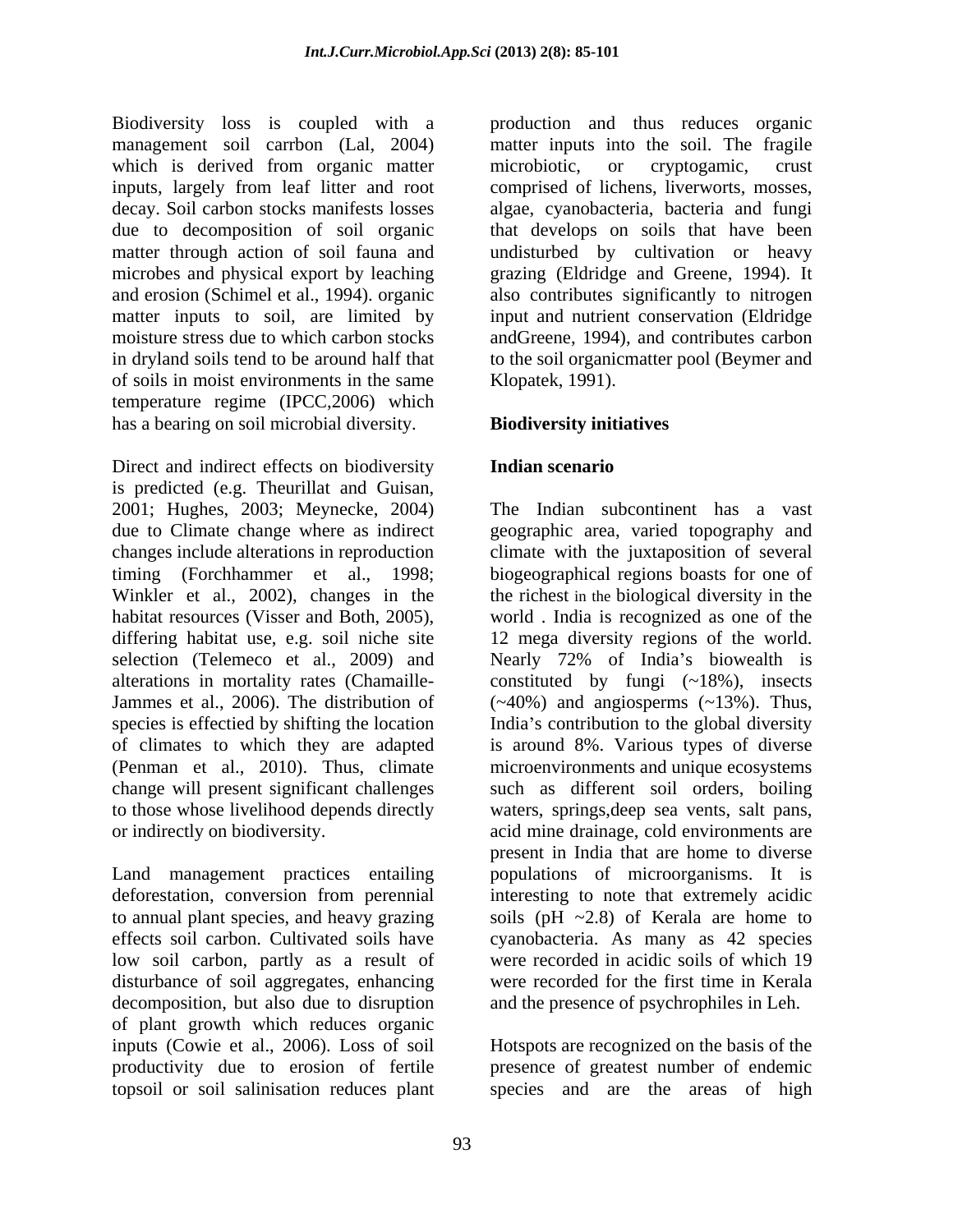conservation priority because if unique of the following matters:-(a) prevention of species are lost they can never be replaced. soil erosion; (b) preservation and The two major hotspots in the present improvement of soil;(c) reclamation of scenario of India's biodiversity are the waste land;(d) Improvement in the method Western ghats and the North-eastern region former is tectonically active with practices and extensionof cultivation;(e) approximately 17% of a set of 2500 species are likely to be microbial in this region, may be due to large nutrients efflux .There is increasing consensus, that protection of the soil biodiversity is a exercises are required to prevent about major way to maintain soil health. 6000 million tonnes of soil that is washed

Soil erosion deprives soil biodiversity and efforts are directed to enhance knowledge of these two sets of indicators using integrated systems approaches, agro-<br>International scenario ecological approaches and integrated soil biological management practices. The use Three major global environmental issues of integrative indicators relating not only were recognized at the United Nations the biophysical but also the socio economics of the current land use Development (UNCED) that took place in practices must be pursued.Realizing the Rio de Janeiro in 1992: climate change, importance of soil Government of J and biodiversity and desertification. Each issue K passed the Jammu and Kashmir land came to limelight as a specific improvement schemes act,1972(Act No.XXIV of 1972) on 21st November, 1972.An Act to provide for the making Change (UNFCCC), the UN Convention and execution of land improvement on Biological Diversity (UNCBD) and the schemes for soil conservation, UN Convention to Combat Desertification improvement of soil resources, prevention (UNCCD), respectively. The UNFCCC is or mitigation for soil erosion ,protection of supported by the Global Climate land against floods or drought, farm Observing System (GCOS. Recently, the drainage or other works incidental to or connected with such purposes. Be it enacted by the Jammu and Kashmir State to help coordinate the many biodiversity Legislature in the Twenty-third Year of Republic of India which envisages functions of a district land improvement In addition, the UNFCCC also benefited committee besides others as from the scientific advice and support of

or part of the notified areas within the a similar body, the International Platform district, which may provide for all or any of Biodiversity and Ecosystem Services

soil erosion;(b) preservation and s of cultivation including dry farming Construction of earth and masonry works in fields, gullies and ravines.

But more efforts are required and many away into the sea, which in terms of NPK fertilizers amount to 5.37 million tones ( Tiwari, 1983).

## **International scenario**

Conference on Environment and international convention: the UN Framework Convention on Climate supported by the Global Climate Group on Earth Observations Biodiversity Observation Network has been established observation systems.

A District Land Improvement Committee Change (IPCC), which has been regularly may direct the preparation of a Land issuing assessment reports on the the Improvement Committee for the whole climate system, and the UNCBD now has the Intergovernmental Panel on Climate a similar body, the International Platform of Biodiversity and Ecosystem Services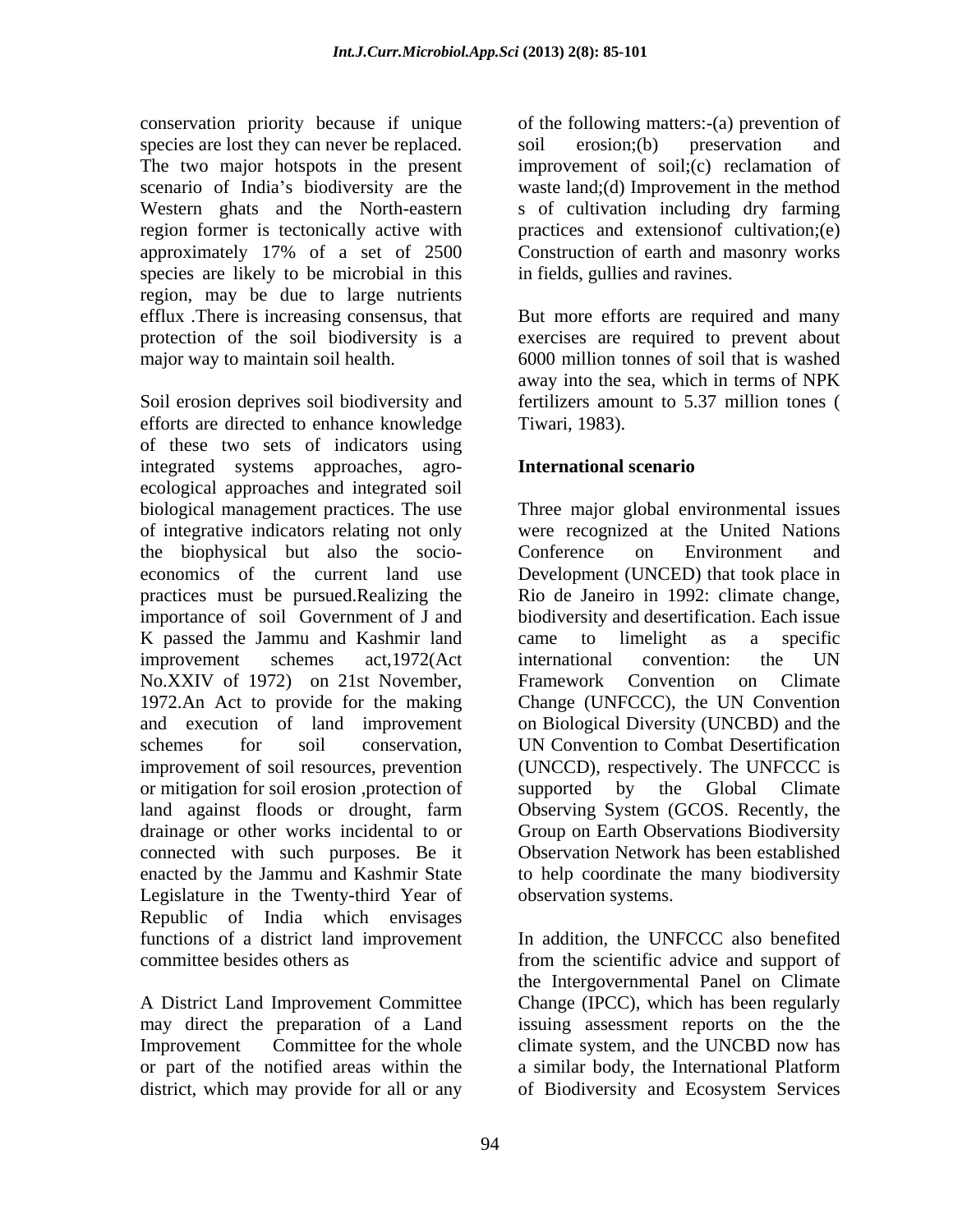(IPBES). The UNCCD, in contrast, currently has neither a dedicated observing of these services have a great social system nor a stable, long-term scientific importance due the fact that soil is always advising body to provide relevant, reliable, owned by someone in world. Biodiversity accurate and timely information to the in general has been gaining public various decision makers, managers and stakeholders committed to the sustainable **International Year of Biodiversity**" and development of dry lands (Akhtar- the agreement to set a new EU target for

The need for a common strategy for the protection and sustainable use of European soil , the European Commission proposed the "Soil Thematic Strategy  $(COM (2006)$  avert biodiversity loss at the global level and a proposal for a "Soil Framework Directive (COM (2006) in September better understanding of what is soil what 2006 was floated ,entailing common principles for protecting soils across the EU to protect soil with the emphasis that member States will instrumental in provide. implementing the principles of the Framework and European countries The international soil organizations have enacted legislations to protect their soils,. Commission's proposed a ten-year work soil management guidelines and program.. The Soil Thematic Strategy is information materials dealing with not a legislative proposal and is therefore not subject to a formal process of adoption evaluation, and soil mapping and though it has been already adopted by different institutions. However, the with some legally-based materials have proposal for a Soil Framework Directive is been prepared by FAO which can set subject to the decision procedure in accordance with Article 251 of the EC Treaty and both the European Parliament and the Council have to agree on a common text. The Commission in conventions February 2010 issued a contributory report on 'Soil biodiversity: functions, threats and tools for policy makers', which have long been recognized though a little reviews the state of knowledge of soil biodiversity, its functions, its contribution to ecosystem services and its relevance for Chasek et al., 2011). The efficiencies that the sustainability of human society.<br>
<u>might</u> result from exploiting these

Soil biodiversity is critical to sustain a synergies are immediate and wide range of ecosystem functions like overwhelming, and must be pursued biodiversity, water filtration and (Verstraete et al., 2009a). In light of this infiltration, soil stability and protection impasse, other avenues to achieve against natural disasters, and thus securing

Schuster *et al.*, 20 11). the protection of biodiversity. The new EU our landscape and natural heritage. Some awareness, with 2010 nominated as the vision is to halt the loss of biodiversity and the degradation of ecosystem services (in the EU) by 2020, restore them in so far as feasible, while stepping up measures to avert biodiversity loss at the global level. A starting point on this, however, is a better understanding of what is soil, what is meant by soil biodiversity, and examples of different influences on soil, and this is what this report sets out to provide.

> played a role for developing substantial soil management guidelines and information materials dealing with practical soil management issues, land evaluation, and soil mapping and monitoring the condition of soil of soil norms for national and international legal frameworks for soil. (Christy, 1972)

### **Connections between the Rio conventions**

A synergy between the Rio Conventions progress has been made in bringing these efforts together (Cowie et al., 2011 and might result from exploiting these synergies are immediate and impasse, other avenues to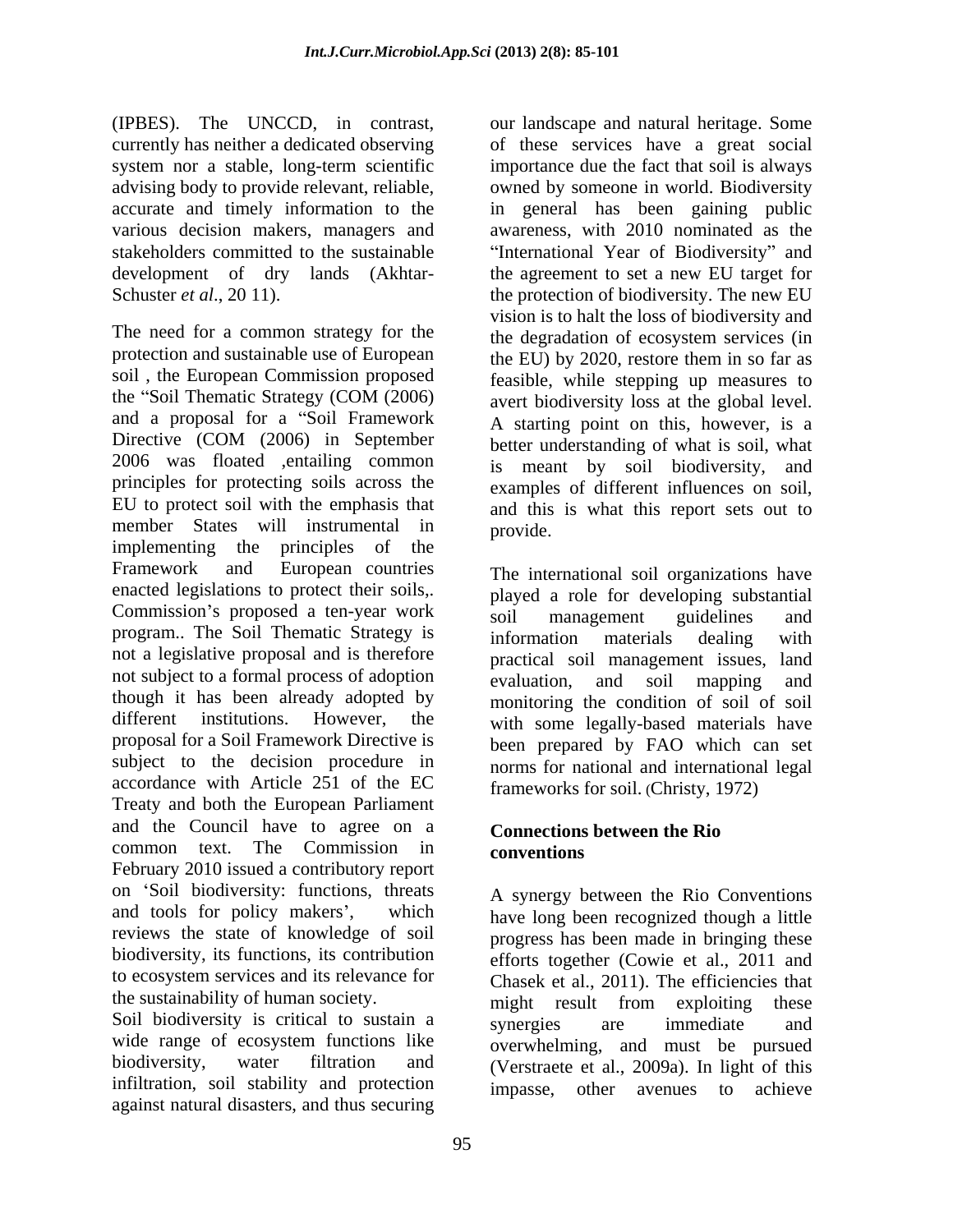coordinated assessments have been put forward that are intended to circumvent organisms engaged in each function, these obstacles. For instance, UNEP has suggested several alternatives that might (Walker and Salt, 2006). Resilient be pursued for their global assessments (UNEP, 2009), but potential linkages to sustainable, productive agro-ecosystems the assessments conducted or required by the conventions are not discussed.

A spatial and temporal scales for wider Degradation of soil coupled with

organisms, besides important role of vascular plants (Tongway and Ludwig, redistributing of nutrients that suppress if we are to conserve the medium that opportunities for colonising species. The spatial and temporal diversity in soil structure and species thus created supports For millennia, diverse microorganisms

imparts resilience to the ecosystem (Walker and Salt, 2006). Resilient ecosystems are the building blocks of that is true with a variable soil biodiversity.

climatic, environmental and soil health biodiversity loss along with problems such variables are needed to be set invoving as resource depletion, pollution, and urban national, regional and international expansion are symptomatic of society s networks and systems for record and general lack of understanding of natural reference of soil biodiversity. processes. For resilience, management of **Sustainability and resilience** adjustment of different variables in the A primary role of biodiversity in ensuring promoting ecological resilience (Beddoe et the various functions performed by soil al., 2009). Addis Ababa Principles and genetic variability and functional diversity Biodiversity (CBD, 2004), advocates is to maintain these functions by resisting adaptive management for sustainable use perturbations. Ecosystem resilience and of local niche. Governance approaches the capacity to reverse degradation is also should be defined by its adaptive important for soil scientists. Strategies capacity; recognising that soil ecosystems can be adopted for reducing vulnerability are unpredictably variable, management to expected changes; fostering resilience to must be able to withstand and adjust to sustain desirable conditions in the face of shocks. Land management systems that perturbations and uncertainty; and protect topsoil, conserve and recycle transforming from undesirable trajectories nutrients, conserve and concentrate water when opportunities emerge befitting soil for maintaining soil biodiversity are those environments that are characterized by that will maintain productivity in the soils cycles of change (Chapin et al. 2010) (Cowie *et al*., 2007). Issues of soil Productive soil rely on spatial complexity are there and solutions can be redistribution and transformation nutrients elusive However, all can agree that soil is to achieve fertility to support growth of of paramount importance and therefore 2005). Soil erosion has impact on soil can be achieved by careful management biodiversity involved releasing and by farmers, the public and policy-makers dominating vegetation species, creating supports our life, and helps us grow our conorinate states have been put a consense to response to the consense to the consense to the consense to the consense to the consense to the consense and microsical for fact that in the consense are the building blocks of Degradation of soil coupled with soil ecosystem should cater to the system which shall ultimately help in Guidelines for the Sustainable Use of strategies for its protection is needed that ,if we are to conserve the medium that future.

have been responsible for taking part in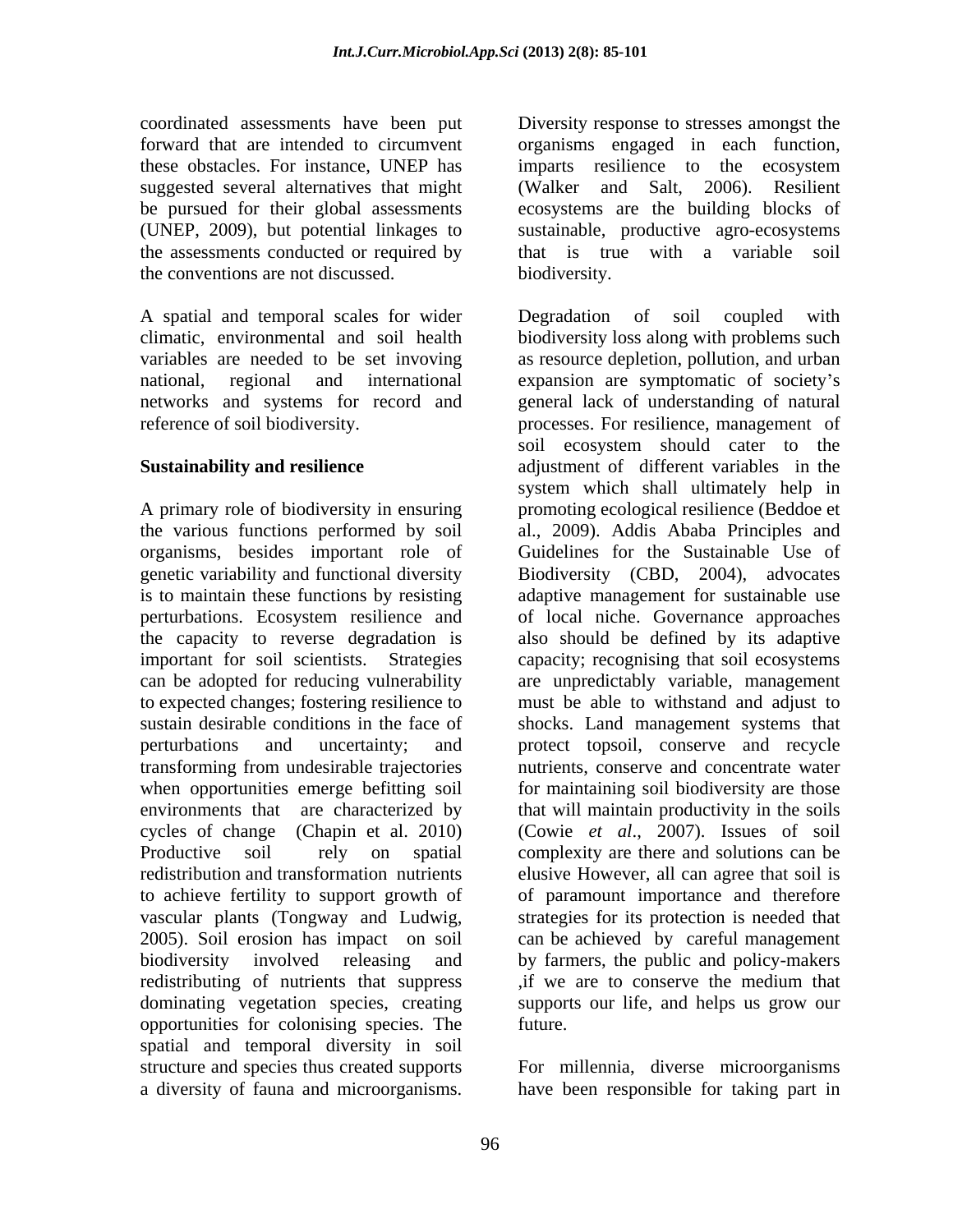the formation of solum and shaping this **References** beautiful planet of earth. Soil biodiversity, which is the multitude of organisms living under our feet, has many important characteristics and functions and is the key to human survival and economic well being and provides a huge reservoir of resources . Diversity in microorganisms is essential to a sustainable biosphere, Akhtar-Schuster, M., R.J. Thomas, L.C.<br>because this diversity is able to sustain Stringer. P. Chasek and Seely. M. because this diversity is able to sustain nutrient cycling, production and <sup>2011</sup> assessment of environmental change. consumption of terestrial gases that affect<br>the consumption of terestrial gases that affect<br>the consumption of terestrial gases that affect global climate, neutralize impact of pollutants and wastes and they can be exploited for biological control of plant and animal pests. Understanding of soil biodiversity shall aid in devising strategies to solve new and emerging disease<br>without cultivation Microbiol Rev 59. problems through biotechnological  $\frac{1}{143.169}$  has through biotechnological interventions. New technologies, Andrade G. K.L. Mihara R.G. Linderman and particularly in nucleic acid analysis, analytical chemistry, and habitat sampling and characterization of niche for the study different arbuscular-mycorrhizal fungi. of microbial diversity aided computer simulation on the cutting edge of science .Despite the acknowledged value of microorganisms, our knowledge of their diversity and many of their key roles in *mosseae*. Plant. Soil. 202:79-87 sustaining global life support systems is Azcón-Aguilar, C., and Barea, J. 1992. still in inception. Exploration, evaluation and exploitation of microbial diversity is essential for scientific, industrial and Mycorrhizal Functioning. *Edited by* M.F.<br>Allen. Chapman and Hall, Inc., New York, social development wich is more pertinent<br>USA. pp. 163-198. to SARC countries as it abounds by enormous wealth of available biodiversity. Interaction between a VA-mycorrhiza and Therefore. Continued endeavor is required azarobacter and plant growth. New to describe and protect the unexplored resources for the preservation of natural ecosystems (Soil) and the future benefit of mankind. A necessity for framing  $\frac{B_{\text{at}}(x)}{2005}$ ,  $\frac{M_{\text{at}}(x)}{M_{\text{ic}}(x)}$  and  $\frac{N_{\text{ic}}(x)}{N_{\text{c}}(x)}$  in the knowledge bank with information systems and databases on soil biodiversity to persuade soil biological management Barea, J., R. Azcón and Azcón-Aguilar, C. 2002. according to type of farming system, climatic conditions, socio-economic plant fitness and soil quality. Antonie .Van context, spatial and temporal scales.

## **References**

- Agnelli, A., Ascher, J., Corti, G., Ceccherinni, M. T., Nannipierri, P. and Pietrramellara, G. 2004. Distribution of microbial **c**ommunities in a forest soil profile investigated by microbial biomass, soil respiration and DGGE of total and extracellular DNA. Soil. Biol. Biochem*.* 36: 859-868.
- Akhtar-Schuster, M., R.J. Thomas, Stringer, P. Chasek and Seely, 2011.assessment on environmental change. UNEP/GC/25/INF/34. Available from <http://www.unep.org/> gc/gc25/info-docs.asp
- Akkermans, A.D.L., J.D. van Elsas and de Bruijn, FJ. 1995. Molecular Microbial Ecology Manual.Dordrecht: Kluwer.
- Amann, R. I., W. Ludwig and Scheifer, K.H. 1995. Phylogenetic identification and in situ detection of individual microbial cells without cultivation. Microbiol. Rev. 143-169.
- Andrade, G., K.L. Mihara, R.G. Linderman and Bethlenfalvay, G.J. 1997. Bacteria from the rhizosphere and hyposphere soils of arbuscular-mycorrhizal Plant. Soil*.* 192: 71-79.
- Andrade, G., R.G. Lindrman and Bethlenfalvay, G. J. 1998. Bacterial association with the mycorrhizosphere and hyphosphere of the arbuscular mycorrhizal fungus, *Glomus mosseae*. Plant. Soil. 202:79-87
- Interactions between mycorrhizal fungi and other rhizosphere micororganisms. *In*  Mycorrhizal Functioning. *Edited by* M.F. Allen. Chapman and Hall, Inc., New York, USA. pp. 163-198.
- Bagyaraj, D. J., and Menge, J. A. 1978. azatobacter and plant growth. New Phytologist. 80: 567-573.
- Barea, J. M., R. Azcon and Haymen, D.S. 1975. Endomycorrhizas, Academic Press London.
- Barea, J., M.J. Pozo and Azcón-Aguilar, C. 2005. Microbial co-operation in the rhizosphere. J. Experi. Bot. 56 (417):1761- 1778.
- Mycorrhizosphere interactions to improve Leeuwe. 81: 343-351.
- Barea, J.M., M. Gryndler, P. Lemanceau, H.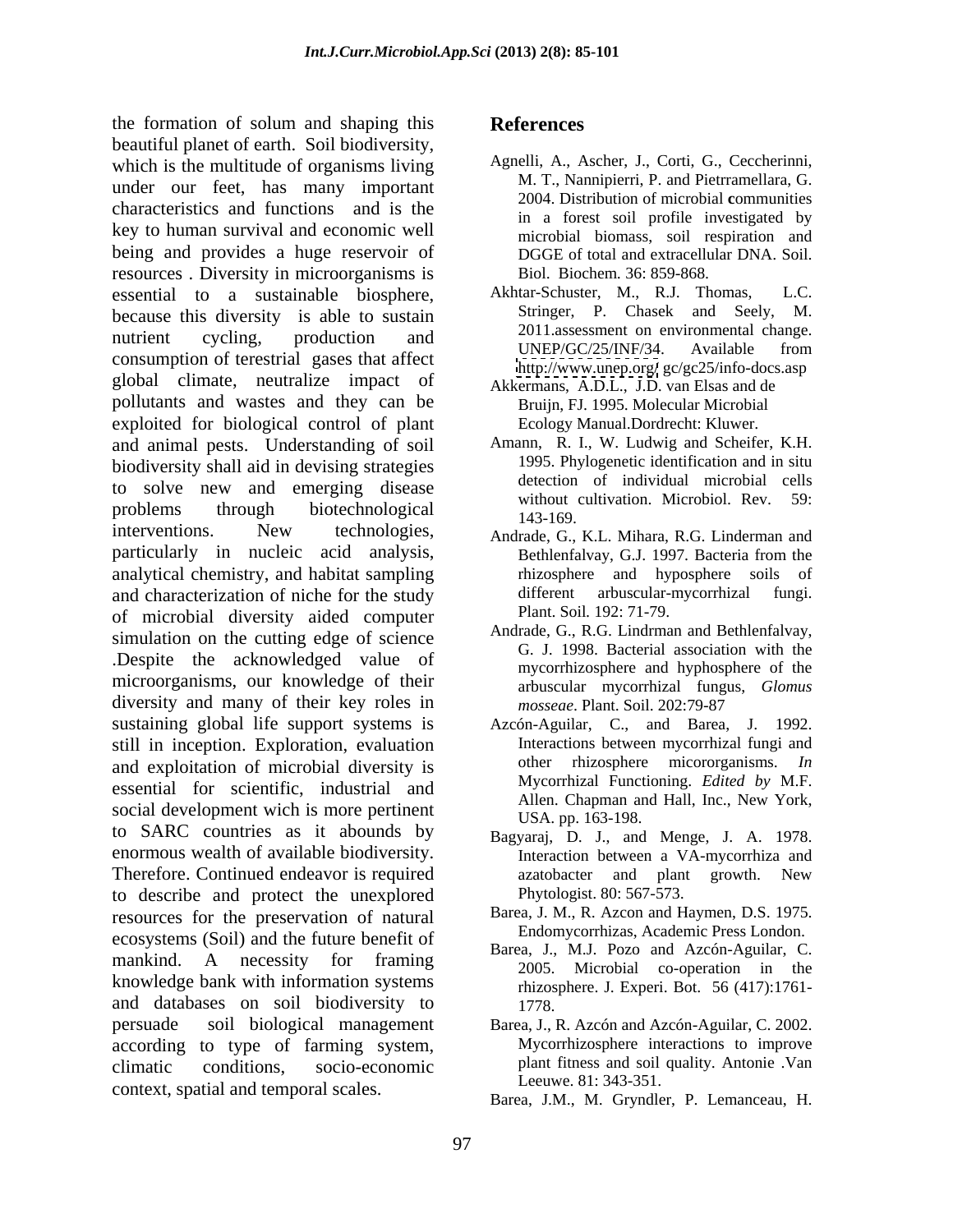rhizosphere of mycorrhizal plants. *In:*  Haselwandter. Birkhäuser Verlag, Basel. pp.

- structure and aggregate stability of a
- Beddoe, R., R. Costanza, J. Farley, E. Garza, J. Kent, I.Kubiszewski, L. Martinez, T. sustainability: the evolutionary redesign of USA.
- Beymer, R.J., and Klopatek, J.M. 1991. Potential
- 
- 
- on Biological Diversity at its Seventh
- Chamaille-Jammes, S., M. Massot, P. Aragon positive fitness response in mountain
- Chapin, F.S. III., S.R. Carpenter, G.P. Kofinas, Stafford Smith, B. Walker, O.R. Young, F. Berkes, R. Biggs, J.M. Grove, R.L. Naylor,
- 

Schüepp and Azcón, R. 2002. The change and biodiversity. Land Degrad. Develop. 22: 272–284

- Mycorrhizal Technology in Agriculture: Chaudhuri, S. R., A.K. Patnayak and Thakur, A. From Genes to Bioproducts. *Edited by* S. <br> **R. 2006.** Microbial DNA extraction from Gianinazzi, H. Schüepp, J.M. Barea and K. <br> **Samples** of varied origin. Curr.Sci. 91(12): Gianinazzi, H. Schüepp, J.M. Barea and K. samples of varied origin. Curr.Sci. 91(12): R. 2006. Microbial DNA extraction from 1697-1700.
- 1-18. Christensen, H., and Jackobsen. 1993. Reduction Bearden, B. N., and Leif, P. 2000. Influence of of bacterial growth by AM fungus in arbuscular mycorrhizal fungi on soil rhizosphere of cucumber (*Cucumis sativa* of bacterial growth by AM fungus in L.). *Biol. Ferti.soil..* **15**: 253-258.
	- vertisols. Plant. Soil. 218: 173-183. Christy, L.C., 1972. Legislative Principles of Soil Conservation, Food and Agriculture Organization of the United Nations
	- McCowen, K. Murphy, N. Myers, Z. Ogden, Colwell, R. R., and Grimes, D. J. 2000. Non- K. Stapleton and Woodward, J. 2009. Overcoming systemic roadblocks to environment. ASM Press, Washington DC, culturable microorganisms in the environment. *ASM Press*, Washington DC, USA.
	- worldviews, institutions and technologies. Cowie, A.L., T.D. Penman, L. Gorissen, M.D. Proceedings of the National Academy of Winslow, J. Lehmann, T.D. Tyrrell, A.L. Sciences of the United States of America. Cowie, P. Smith and Johnson, D. 2006. 106:2483 2489. Does soil carbon loss in biomass production contribution of carbon by microphytic crusts bioenergy? Mitigation and Adaptation in pinyon-juniper woodlands. Arid Land. Strategies for Global. Change. 11: 979 Res. Manage. 5: 187–198. **Example 18 and 2012**. **Contract 1002. Contract 2013** systems negate the greenhouse benefits of 1002.
- Bhat, A.K., 1990. Effect of afforestation and Cowie, A.L., T.D. Penman, L. Gorissen, M.D. deforestation on forest floor microbial Winslow, J. Lehmann, T.D. Tyrrell, S. activities. Advances Plant Sci. 2(2): 326- Twomlow, A. Wilkes, R. Lal, J.W. Jones, A. 328. Paulsch, K. Kellner and Akhtar-Schuster, M. Brady, N.C., and Weil, R.R. 2008. The Nature 2011. Towards sustainable land and Properties of Soils. 14th Ed. Pearson/Prentice Hall: Upper Saddle River, DEGRADATION & DEVELOPMENT, 22: New Jersey. 214–225 (2011) scientific connections in C B D., 2004. Sustainable Use (Article 10) COP 7 Decision VII/12 Decisions adopted by the degradation, climate change and Conference of the Parties to the Convention biodiversity. Land Degra. Develop. 22:248 2011. Towards sustainable land management in the drylands:LAND DEGRADATION & DEVELOPMENT, 22: monitoring and assessing dryland degradation, climate change and 260.
	- Meeting. Cowie, A.L., U.A. Schneider and Montanarella, and Clobert, J. 2006. Global warming and L. 2007. Potential synergies between existing multilateral environmental agreements in the implementation.
	- populations of common lizards Lacerta Doi, T., H. Matsumoto, N. Ohshita, Y. populations of common lizards Lacerta Doi, T., H. Matsumoto, N. Ohshita, Y.<br>vivipara. Global. Change Biol.12: 392–402. Takemoto and Shinada, T. 2006. Microflora C. Folke, N.C. Abel, W.C. Per Olsson, D.M. feedstock wastes. J. Water Waste*.* 48:784 analysis on hydrogen fermentation of 790.
	- E. Pinkerton,W. Steffen and Swanson, F.J. 2007. Analysis of rhizosphere bacteria of 2010. Ecosystem sustainability strategies for rice cultivated in Andisol lowland and a rapidly changing planet.Trends. Ecol. upland fields using molecular biological Evol. (TREE) 25: 241–249. The methods. Plant root. 1: 66-74 Doi, T., Y. Hagiwara, J. Abe and Morita, S. methods. Plant root. 1: 66-74
- Chasek, P., W. Essahli, M. Akhtar-Schuster, Eastman, A., and Peterson, R. L. 1985. Root L.C. Stringer and Thomas, R. 2011. climate apex structure in *Regenellidium deiphyllum*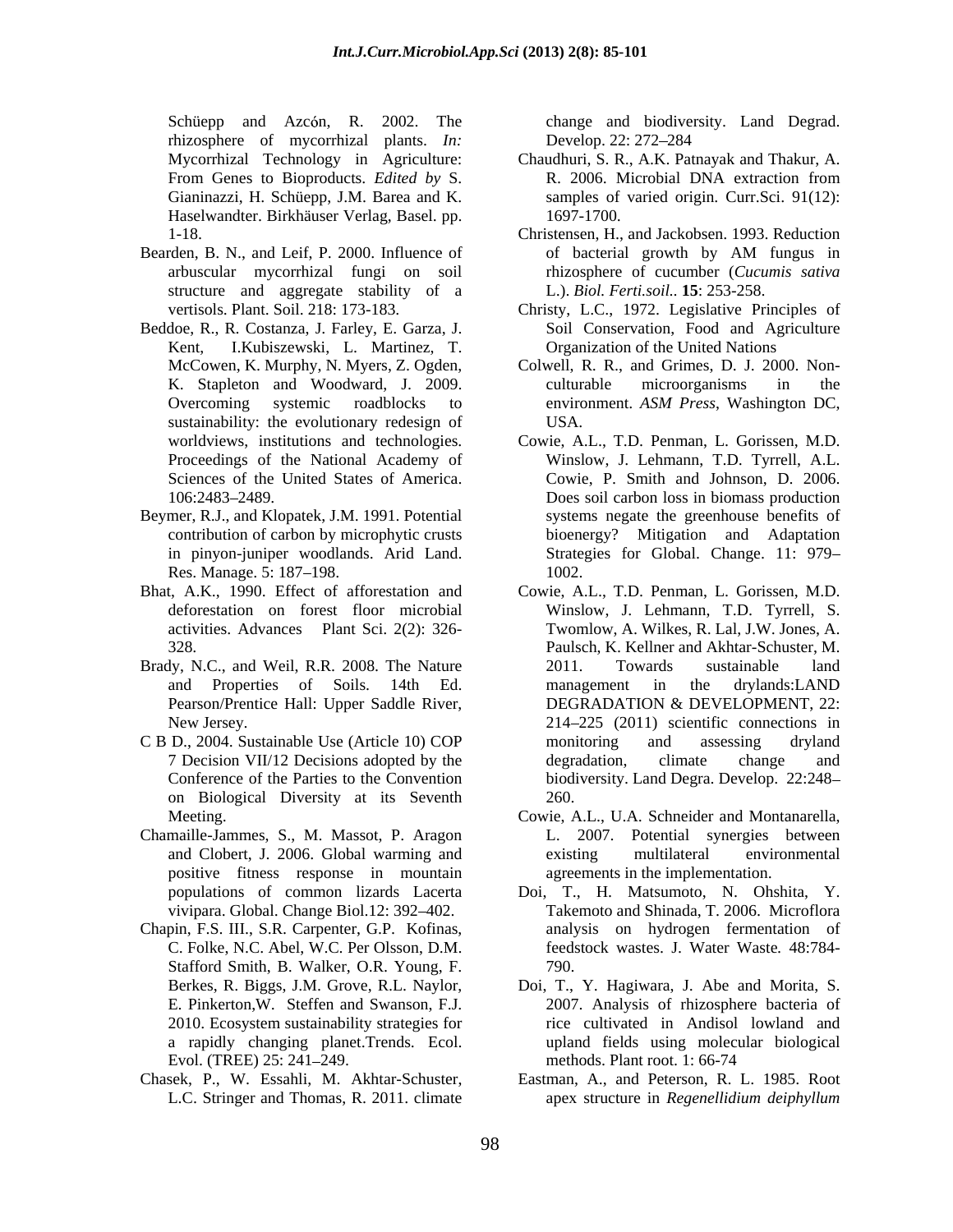- Eldridge, D.J., and Greene, R.S.B. 1994.
- communities. Proceedings of the National
- Forchhamme, M.C., E. Post and Stenseth, N.C.
- Gardi, C.and Jefferey, S. 2009. Soil biodiversity.<br>JRC Scientific and Technical Reports.
- 
- Gopalakrishna, M. N., D.J. Bagyaraj and Vasanthakrishna, M. 1990. Interaction proceedings of national conference on
- Griffiths, B. S., M. Diaz-Ravina, K. Ritz, J.W. McNicol, N. Ebblewhite and Baath, E. G+C profiles of microbial communities from heavy metal polluted soils. FEMS Science. 403: 1623-1627.
- Function. Edited by Y. Kapulnik and J. D. D. Douds. Kluwer Academic Publishers, Netherlands. pp. 239-262. 532.
- Analysis of Soil Microbial Communities,
- Microbiol. 54: 703-711. 4715-4724.
- IPCC., 2006. 2006 IPCC Guidelines for National More, M. I., J.B. Herrick, M.C. Silva, W.C.

(Marsileaceae). Bot. Gazette. 146: 44-45. K(eds). IGES: Tokyo, Japan.

- Microbiotic soil crusts: a review of their Jenny, H., and Grossen-bacher, K. 1963. Root roles in soil and ecological processes in the soil boundary zone as seen in the electron rangelands of Australia. Australian. J.Soil. microscope. Proeedings of the Society of Res. 32: 389 415. Soil Science of America*.* **27**: 273-277.
- Fierer, N., and Jackson, R. B. 2006. The Jimenez, M. B., S.A. Flores, E.V. Zapata, E.P. diversity and biogeography of soil bacterial Campos, S. Bouquelet and Zenteno, E. Academy of Science (USA) 103**:** 626-631. exudates from rice (*Oryza sativa*) and their 1998. Breeding phenology and climate endophytic bacteria. Plant. Soil. 49: 271 change. Nature . 391: 29–30. 277. 2011 2021 277. CMerifican<br>controls Date, Groenical is a function of the state of the state of the<br>state of the state of the state of the state of the state of the state<br> $\frac{1}{2}$  and the state of the state of the state of the state of t 2003. Chemical characterization of root effects on the chemotactic response of 277.
- JRC Scientific and Technical Reports. 2004. Microbial interactions in the George, E., H. Marchner and Jakobsen, I. 1995. mycorrhizosphere and their significance for Role of arbuscular mycorrhizal fungi in sustainable agriculture. FEMS Microbiol. uptake of phosphorus and nitrogen from Ecol. 48: 1-13. Johansson, J. F., L.R. Paul and Finlay, R. D. Ecol*.* **48**: 1-13.
	- soil*.* Crit. Rev. Biotechnol. 15: 257-270. Kenedy, A.C., and Smith, K.L.1998. Soil Microbial diversity and sustainability of Agr Soils. Plant and Soil.70: 75-86.
	- between *Glomus fasciculatum* and two Khilam, K., 1994.Soil Ecology, Cambridge phosphate solubilizing fungi in finger millet. University Press, Cambridge knowledge Curr. Trends. Mycorr. Research, management at the national and international levels.
	- mycorrhiza, HAU, Hisar, Feb.14-16.p-113. Kimuro, M., 1994. Rhizosphere microorganisms. *In:* Morita, S., Abe, J. Eds., Root Handbook. JSRR, Tokyo, pp.173-174.
	- 1997. Community hybridization and per cent Lal R., 2004. Soil carbon sequestration impacts on global climate change and food security. Science. 403: 1623–1627.
- Microbiol. Ecol*.* 24: 103-112. Leckie, S. E., C.E. Prescott, S.J. Grayston, J.D. Gryndler, M., 2000. Interactions of arbuscular Neufeld and Mohn, W. W. 2004. mycorrhizal fungi with other soil organism. *In* Arbuscular Mycorrhizas: Physiology and extraction, phospholipid fatty acid and DNA Neufeld and Mohn, W. W. Comparison of chloroform fumigation extraction, phospholipid fatty acid and DNA methods to determine microbial biomass in forest humus. Soil Biol. Biochem*.* 36: 529- 532.
- Harris, D., 1994. Analyses of DNA extracted Marstorp, H., Guan, X. and Gong, P. 2000. from microbial communities. *In*: Ritz, K., Dighton, J., Giller, K. E. (Eds.), Beyond the labile C and ergosterol in soils of different Biomass: Compositional and Functional organic matter contents and pH. Soil Biol. Relationship between dsDNA, chloroform Biochem. 32: 879-882.
- Wiley, Chichester, pp. 111–118. Miller, D. N., J.E. Bryant, E.L. Madsen and Holben, W. E., J.K. Jansson, B.K. Chelm and Tiedje, J. M. 1988. DNA probe method for optimization of DNA extraction and the detection of specific microorganisms in purification procedures for soil and sediment the soil bacterial community. App. Environ. samples. App. Environ*.* Microbiol. 65(11): Ghiorse, W. C. 1999. Evaluation and 4715-4724.
	- Greenhouse Gas Inventories Ghiorse and Madsen, E. L. 1994. (Prepared by the National Greenhouse Gas Quantitative cell lysis of indigenous microorganisms and rapid extraction of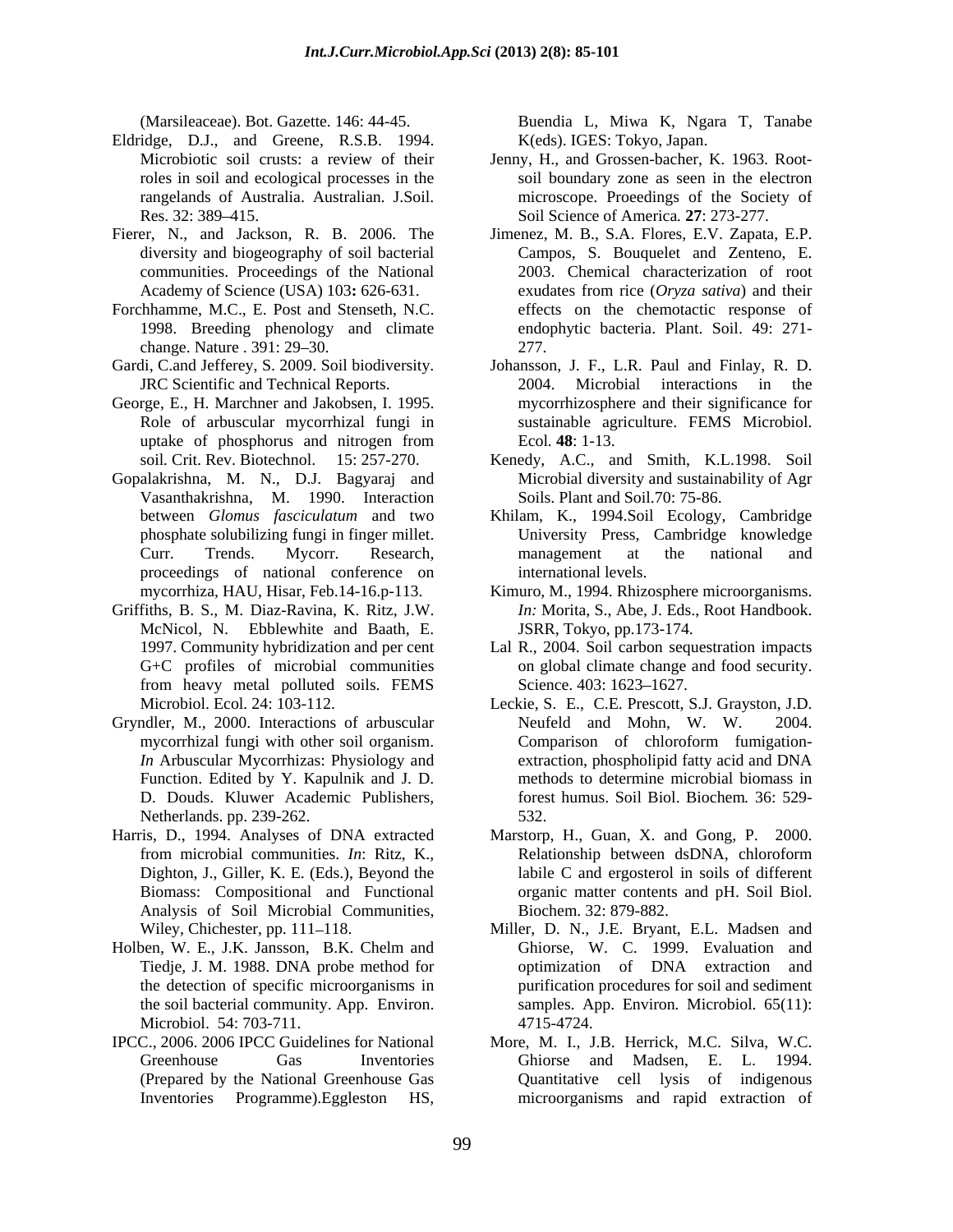- Neufeld, J. D., and Mohn, W. W. 2005. arctic tundra relative to boreal forest soils,<br>revealed by serial analysis of ribosomal sequence tags. App. Environ. Microbiol. 71:
- 
- Ohnishi, A., N. Fujimoto and Suzuki, M. 2003. Development of technique that detect to
- Olsson, P. A., M. Chalot, E. Bååth, R.D. Finlay
- Ovreas, L., and V. Torsvik 1998. "Microbial
- Venkateswarlu, K. 1990. Spore population Mycorrhiza, H.A.U Hissar, India, Feb. 14-
- Park, J. W., and Crowley, D. E. 2005. accurate quantification of target genes by
- Penman, T.D., D.A. Pike, J.K. Webb and Shine, change on Australia's most endangered Dekker, New York
- Roesch, L. F. W., R.R. Fulthorpe, A. Riva, G. Casella, A.K.M. Hadwin, A.D. Kent, S.H. diversity. Inter. Soc. Microbial Ecol. 1: 283-<br>Change. 50: 77–109.
- Rovira, A. D., 1969. Plant root exudates. Bot. Rev. 35: 35-57. Nature 367: 363–365.
- microbial DNA from sediment. App. Rovira, A. D., and Davey, C. B. 1974. Biology Environ. Microbiol. 60: 1572-1580. of the rhizosphere. In: Carson, E. W. (Ed.). Unexpectedly high bacterial diversity in University Press of Virginia, Charlottesville, The plant root and its environment. VA, USA, pp.153-204.
- revealed by serial analysis of ribosomal Russell, R. S., 1981. Plant Root Systems: their 5710-5718. function and interaction with the soil. pp.151-187.
- Ogram, A. V., G. S. Sayler, and Barkay, T.J. Schimel, D.S., B.H. Braswell, E.A. Holland, R. 1987. The extraction and purification of McKeown, D.S. Ojima, T.H. Painter, W.J. microbial DNA from sediments. J. Parton and Townsend, A.R. 1994. Climatic, Microbiol. Method. 7:57 66. edaphic, and bioticcontrols over storage and Parton and Townsend, A.R. 1994. Climatic, turnover of carbon in soils. Global. Biogeochem. Cycle. 8: 279 293.
	- thermophilic bacteria in compost applied the Schreiner, R. P., K.L. Mihava, H. Mc Daniel FISH method. Environ. Conserva. and Bethlenfalvay, G. J. 1997. Mycorrhzal Engineer. 32: 976-985. Tungi influence, plant & soil functions and fungi influence, plant & soil functions and interactions. 188: 199-209.
	- and Söderström, B. 1996. Ectomycorrhizal Sharma, N., Y. Sudarshan, R. Sharma and Singh, mycelia reduce bacterial activity in sandy G. 2008. RAPD analysis of soil microbial soil. FEMS Microbi Ecol.21: 77 86. diversity in western Rajasthan. Curr. Sci. 94:(8). 1058-1061.
- Diversity and Community Structure in Two Siciliano, S. D., and Germida, J. J. 1998. Different Agricultural Soil Communities." Mechanisms of phytoremediations:<br>Microbial Ecol.36: 303-315. Biochemical and ecological interactions Microbial Ecol.36: 303-315. Biochemical and ecological interactions Padmavathi, T., J. Veeraswamy and between plants and bacteria. Environ. Rev Mechanisms of phytoremediations: .6: 65-79.
	- of AM fungi in foxtail millet field of Singh, A., and Bahel, G. S. 1993. Phosphate Anantpur district, Andhra Pradesh. Current equilibria in soils in relation to added P, Trends in Mycorrhizal Research. Proceedings of the National Conference on cropping- A studyof solubility relationships. Sesbania aculeate incorporation and J*.* Indian. Soc. Soil Sci*.* 41: 233-37.
	- 16.pp. 10. Smith, K. P., and Goodman, R. M. 1999. Host Normalization of soil DNA extraction for plant-associated microbes. Ann. Rev. variation for interactions with beneficial plant-associated microbes. Ann. Phytopathol. 37:473-491.
	- real-time PCR and DGGE. Biotechniques. Stotzky, G., 1997. Soil as an Environment for 38(4): 579-586. R. 2010. Predicting the impact of climate and E.M.H wellington, pp1-20, Marcel microbial life. In: modern soil Microbiology (eds J.D.van Elsas, J.T.trevors Dekker, New York
	- snake, Hoplocephalus bungaroides. Diver. Telemeco, R.S., M.J. Elphick and Shine, R. Distribut. 16: 109 118. 2009. Nesting lizards (Bassiana duperreyi) compensate partly, but not completely, for climate change. Ecol. Environ. 7: 421–428.
	- Daroub, F.A.O. Camargo, W.G. Farmerie Theurillat, J.P., and Guisan, A. 2001. Potential and Triplett, E. W. 2007. Pyrosequencing impact of climate change on vegetation in enumerates and contrasts soil microbial the European Alps: a review. Climatic Change. 50: 77–109.
	- 290. Tilman, D., and Downing, J. A. 1994. Biodiversity and stability in grasslands. Nature 367: 363–365.